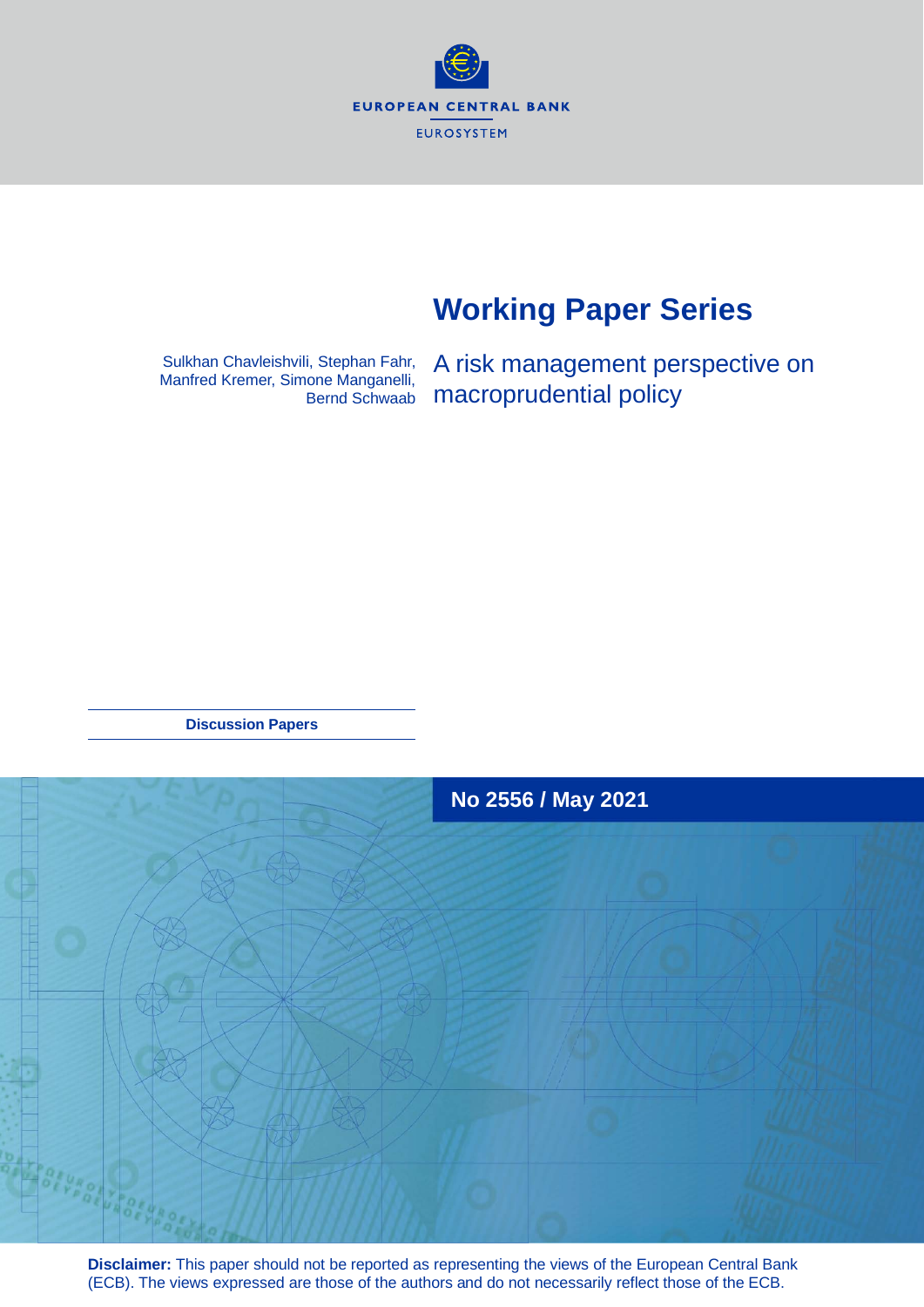#### **Discussion papers**

Discussion papers are research-based papers on policy relevant topics. They are singled out from standard Working Papers in that they offer a broader and more balanced perspective. While being partly based on original research, they place the analysis in the wider context of the literature on the topic. They also consider explicitly the policy perspective, with a view to develop a number of key policy messages. Their format offers the advantage that alternative analyses and perspectives can be combined, including theoretical and empirical work.

Discussion papers are written in a style that is more broadly accessible compared to standard Working Papers. They are light on formulas and regression tables, at least in the main text.

The selection and distribution of discussion papers are subject to the approval of the Director General of the Directorate General Research.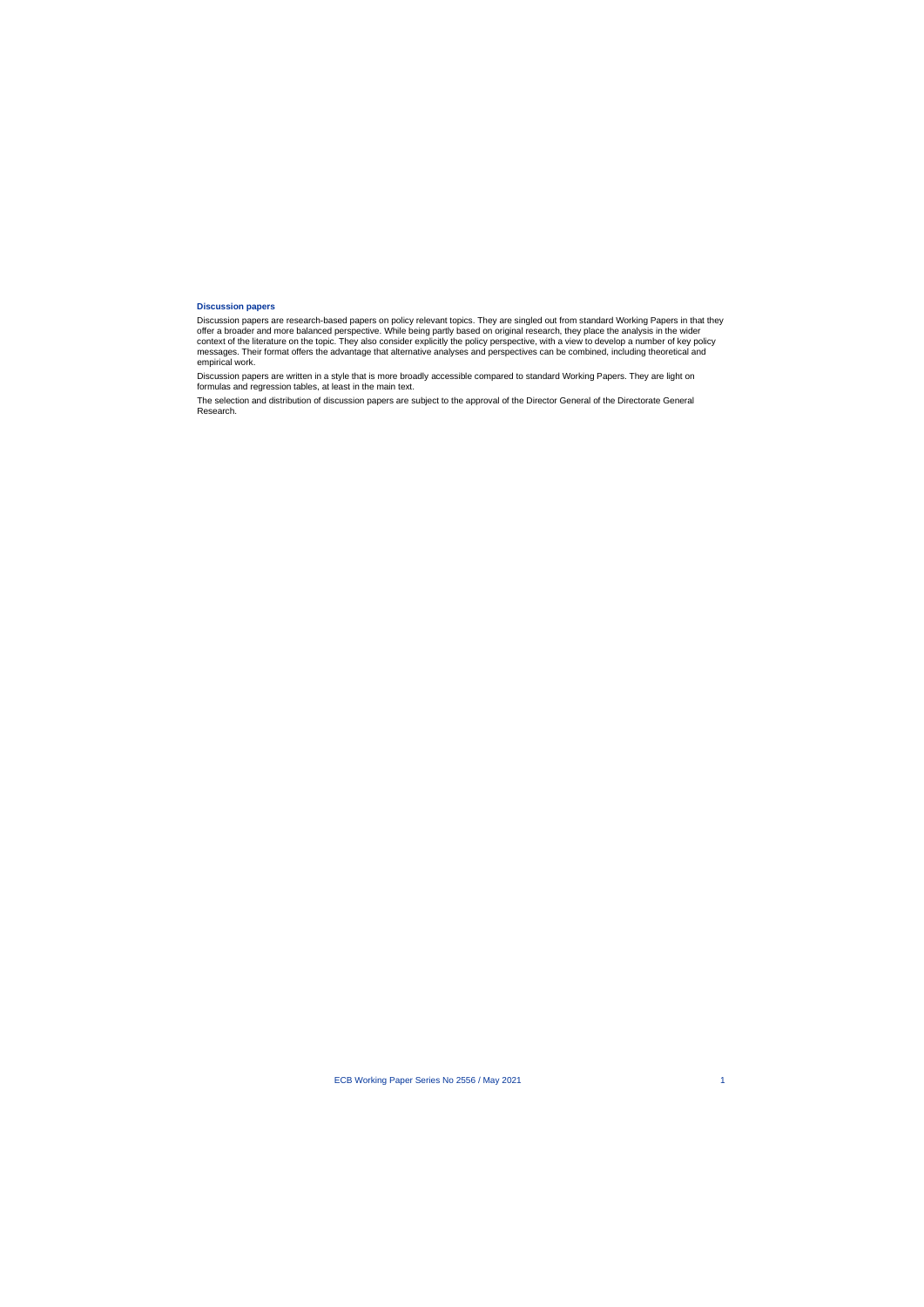#### **Abstract**

Macroprudential policymakers assess medium-term downside risks to the real economy arising from financial imbalances and implement policies aimed at managing those risks. In doing so, they face an inherent intertemporal trade-off between the expected growth and downside risks. This paper reviews the literature on Growth-at-Risk, embeds it in the wider literature on macroprudential policy, and proposes an empirical risk management framework that combines insights from the two literatures, by forecasting the entire real GDP growth distribution with a structural quantile vector autoregressive model. It accounts for direct and indirect interactions between financial vulnerabilities, financial stress and real GDP growth and allows for potential non-linear amplification effects. The framework provides policymakers with a macro-financial stress test to monitor downside risks to the economy and a macroprudential stance metric to quantify when interventions may be beneficial.

**Keywords:** Growth-at-risk; stress testing; quantile vector autoregression; financial conditions; macroprudential policy.

**JEL Codes:** G21, C33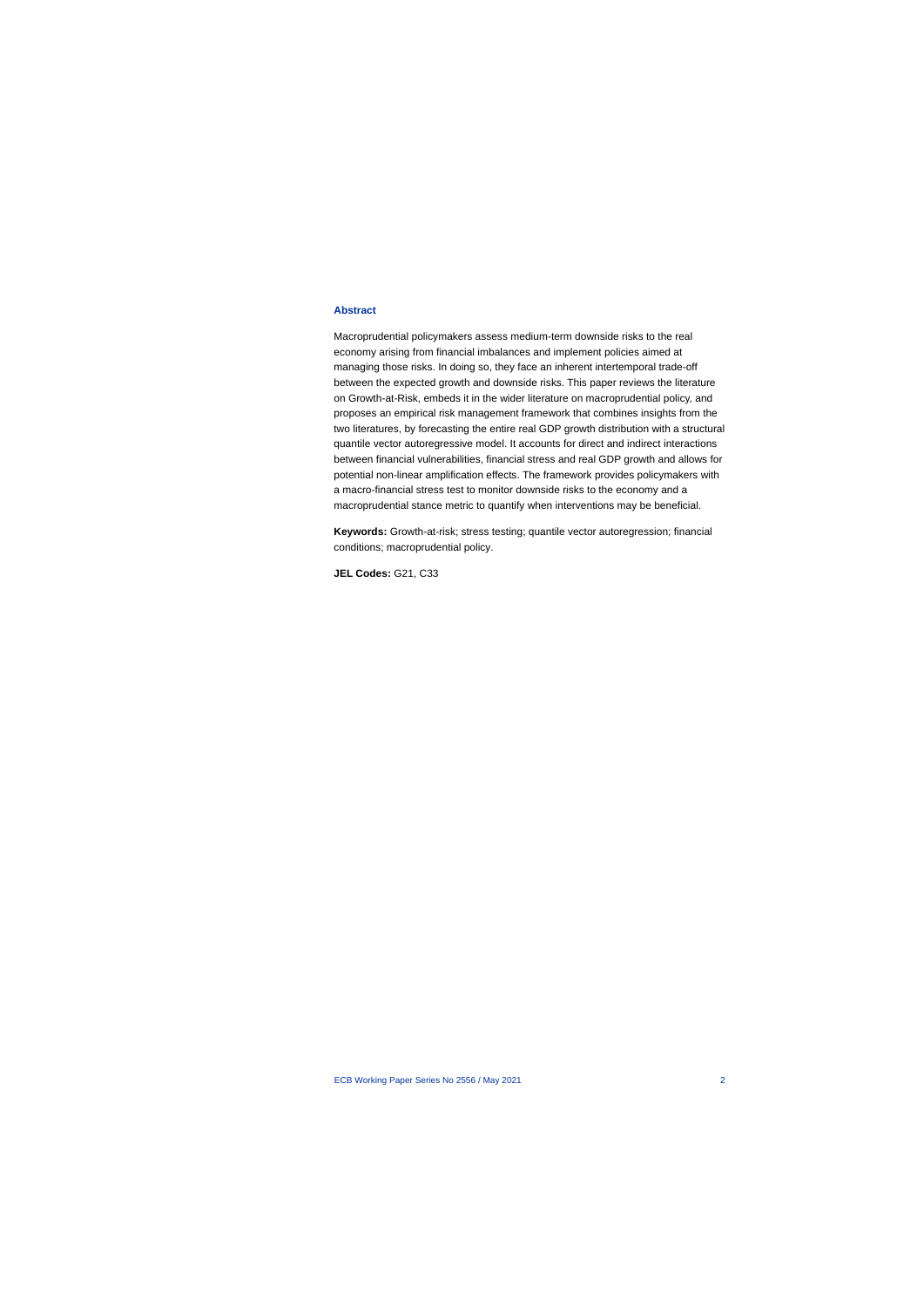#### **Non-technical summary**

**Macroprudential policy has developed as a self-standing discipline to prevent and mitigate systemic risks to financial stability.** Macroprudential authorities monitor cyclical fluctuations in key financial variables and implement counteracting policies if the identified risks pose a threat to financial stability. While the macroprudential objective may be intuitively clear, the trade-offs policymakers face for managing risks to maintain financial stability have only been limitedly formalised.

**In this paper we propose a risk management framework for macroprudential policy that explicitly considers a trade-off by relating the mean outlook for economic growth with its downside risks.** We quantify the policy trade-off by estimating a quantile vector autoregressive model (QVAR) on euro area data that captures the dynamic interactions between a financial vulnerability indicator (financial cycle), a measure of systemic stress and economic growth. The empirical model forecasts the entire distribution of real GDP growth by combining the strength of linear VARs to capture direct and indirect interactions between the variables and the ability of the quantile regression to estimate potential non-linear amplification effects in the tails. By employing real GDP as the main variable of interest, the assessment focuses on the transmission of financial imbalances that may be severe enough to adversely impact real economic activity.

**The risk management framework proposed in this paper combines the early warning approach and the stress-testing approach into a time series modelling framework that accounts for intertemporal trade-offs.** We consider an average growth shortfall, defined as the expected real GDP contraction over a given forecast horizon. The growth shortfall captures the expected GDP decline conditional on a contraction, multiplied by the probability of a contraction occurring. Stress tests focus primarily on the conditional losses in the first term, while early warning applications tend to focus on the probability of (severe) contractions, captured in the second term.

#### **Equipped with the QVAR estimates and forecasts we conduct three policy**

**exercises.** First, we develop a forward-looking monitor for downside risks which relates underlying vulnerabilities in the financial system to adverse tail outcomes, akin to a macro-financial stress test. The second exercise assesses the implications for economic growth of taming the financial cycle. It reduces asymmetries in economic growth and raises mean growth. Third, we propose a stance metric to guide macroprudential policy defined as net benefits from leaning against the financial cycle in times of exuberance and sustaining it in times of crisis. The stance metric trades off mean real GDP growth and downside risks in a policy counterfactual.

## **The proposed general framework supports the communication of macroprudential policy as it explicitly formulates the trade-offs faced by**

**policymakers.** It offers operational tools to inform macroprudential policy decisions and highlights the relevance of endogenous interactions and non-linear feedback loops between financial and real economy variables. The framework can be used to assess the relative effectiveness of macroprudential policy in its impact on GDP growth relative to other policies.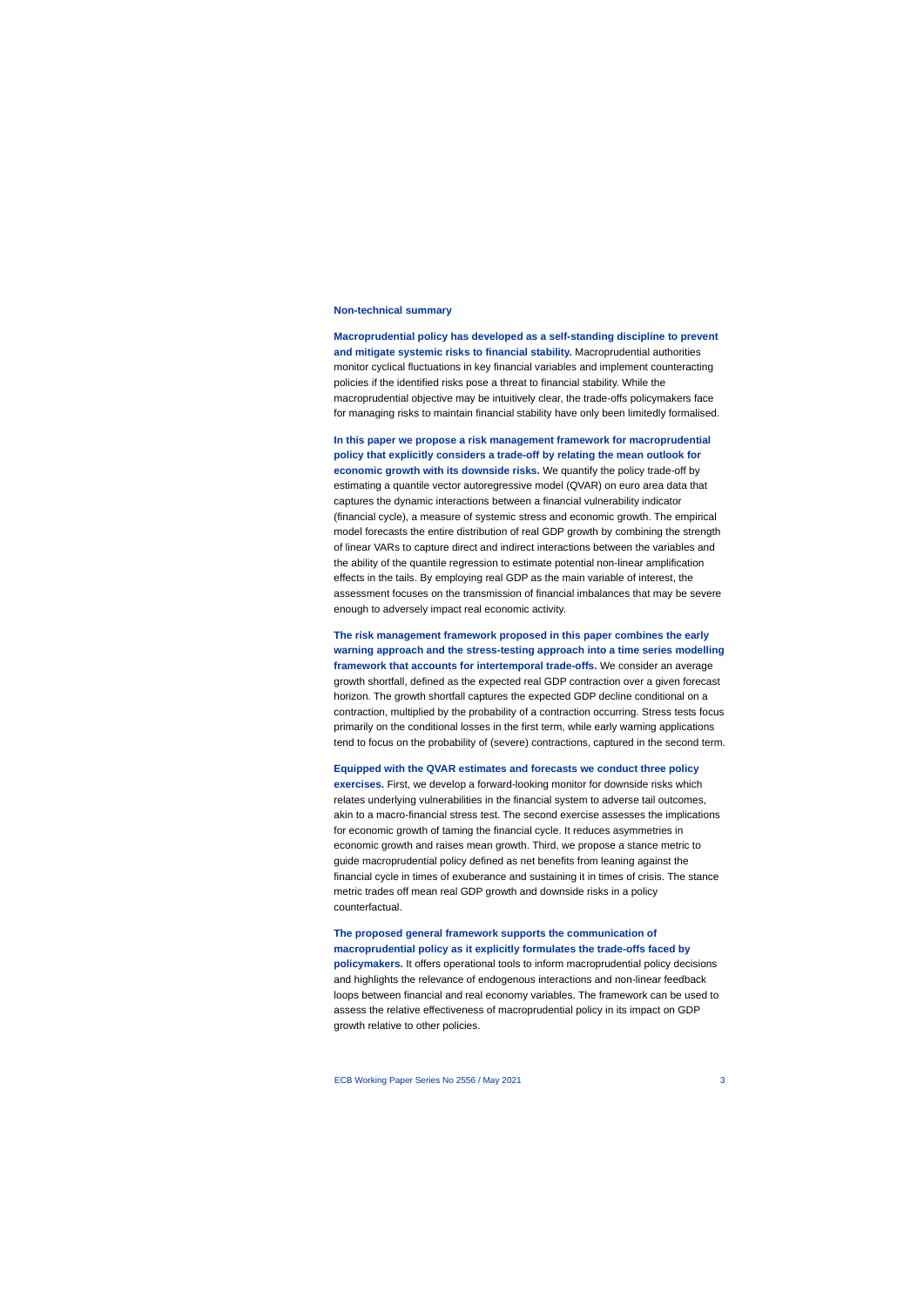# 1 Introduction

**Macroprudential policy has developed as a self-standing discipline to prevent and mitigate systemic risks to financial stability.** It builds on the notion of financial cycles, prominent in the writings of Kindleberger (1978) and Minsky (1977). The exuberant phase of a financial cycle is generally associated with excessive risktaking, buoyant asset prices and abundant credit provision. Eventually, the cycle turns and triggers the so-called 'Minsky moment', a sudden and major collapse of risk-taking, asset prices and credit provision causing a financial crisis. The Global Financial Crisis (GFC) has shown that crises can be triggered not only by large external shocks, but also by smaller shocks experiencing amplification within the financial system, thereby reflecting the limited resilience of an already vulnerable economy (Mishkin, 2011). The cyclical movements of exuberance and financial crisis are often related to externalities from individual behaviour and associated with high costs for the aggregate real economy (De Bandt et al., 2012, Laeven and Valencia, 2012 and 2020, Lo Duca et al., 2017). The mitigation and prevention of such high real economic costs caused by the transmission of financial imbalances are the main objective of macroprudential policies (Borio, 2003).

**To accomplish their objective, macroprudential authorities monitor cyclical fluctuations in key financial variables and implement counteracting policies if the identified risks pose a threat to financial stability.** In practice, countercyclical macroprudential measures are activated or tightened when downside risks to the economy are deemed too severe to be absorbed by the financial system, and they are released when risks subside or materialise. By preventing and mitigating systemic risk, authorities improve the resilience of the financial system and the economy (Constâncio, 2016).

**While the macroprudential objective may be intuitively clear, the trade-offs faced by policymakers for managing risks to maintain financial stability have only been limitedly formalised.** Trade-offs emerge when balancing the mediumterm benefits from containing systemic risk with the short-term costs of forgone financial intermediation and economic activity due to tighter macroprudential policy. Quantifying this cost-benefit analysis is no trivial task as it involves specifying an analytical financial stability objective as well as quantifying losses when missing the target. In the case of macroprudential policy, the task is further complicated by the facts that systemic risk is highly complex and hard to measure, and that there are multiple – potentially interacting - instruments available to address it.

**The risk management framework for macroprudential policy proposed in this paper explicitly considers a trade-off by relating the mean outlook for economic growth with its downside risks.** The framework is forward-looking and is based on a theoretically founded objective function described as the discounted expected (mean) real GDP growth net of the risk of GDP contractions, labelled 'growth shortfall'. By relating mean GDP growth and the growth shortfall, the framework embeds the risk management task of macroprudential policy. Effectively,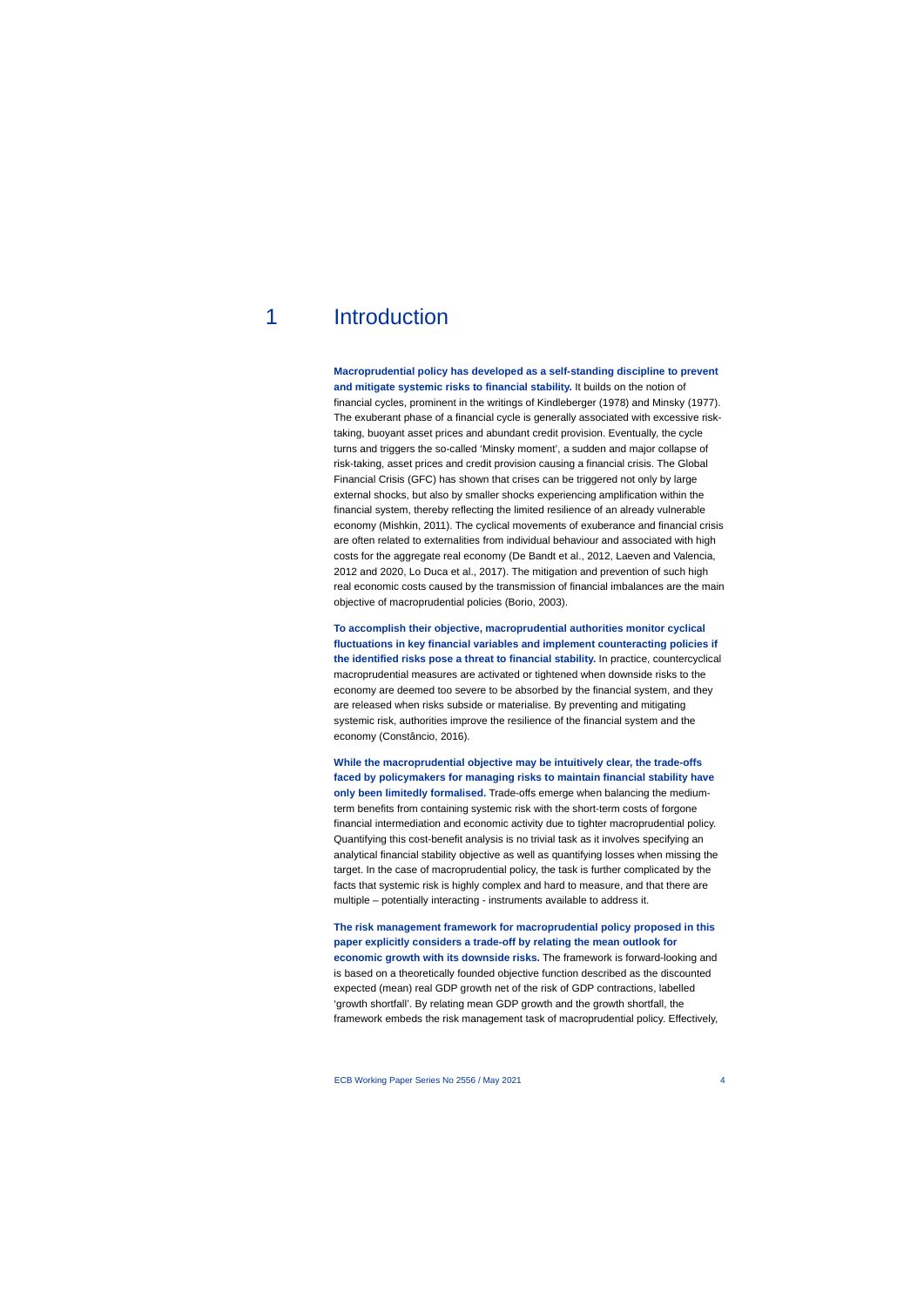it transposes and applies the monetary policy risk management idea described in Greenspan (2003), Cecchetti (2006), Kilian and Manganelli (2008) and Evans et al. (2015) to the macroprudential policy context. More recently, Carney (2020) and Suarez (2020) have advocated similar approaches. Extensions to existing general equilibrium setups are provided by Mendicino et al. (2020) and Caballero and Simsek (2020). The approach also relates to the trade-off between the duration of a credit-sustained expansion and the subsequent severity of the recession, as studied in Laeven et al. (2020b).

#### **How can the specific trade-offs for managing risks be formalised and**

**quantified in an empirical model?** We quantify the policy trade-off by estimating a quantile vector autoregressive model (QVAR) on euro area data that captures the dynamic interactions between a financial vulnerability indicator, a measure of systemic stress and economic growth. By employing real GDP as the main variable of interest, the assessment focuses on the transmission of financial imbalances that may be severe enough to adversely impact real economic activity. The empirical model combines the three variables into a QVAR to forecast the entire distribution of real GDP growth. While the VAR captures possible direct and indirect interactions between the model variables, the quantile component in the regression estimates potential non-linear amplification effects present in abrupt and severe economic downturns. The estimation method relies on the seminal quantile regression paper of Koenker and Bassett (1978), and builds on Cecchetti and Li (2008), White et al. (2015) and Chavleishvili and Manganelli (2019).

### **The estimation results for the euro area confirm previously identified nonlinearities and find intertemporal trade-offs from financial vulnerabilities.**

Financial stress triggers tail events in euro area real GDP, similar to the findings in Adrian et al. (2019) for the US and for the euro area in Figueres and Jarociński (2020), Chavleishvili and Manganelli (2019), Chavleishvili and Kremer (2021) and Ruzicka (2021). In addition, financial exuberance – captured by high values for the financial cycle – creates the conditions for amplifying future downturns into tail outcomes. This economic vulnerability does not result from the financial cycle's longrun predictive power for financial crises as suggested in early warning studies (Alessi and Detken, 2018; Lo Duca and Peltonen, 2013; Schularick and Taylor, 2012; and a critical assessment by Reichlin et al., 2020), but rather emerges from a pronounced boom-bust pattern in financial activity, amplified by an adverse feedback loop with systemic stress in a downturn ("vicious circle"). This finding implies that the shortterm negative growth effects of smoothing the financial cycle should be weighed against the medium-term positive effects of a reduced amplification mechanism during crisis times.

**The estimated model can be used for forward-looking policy applications to monitor downside risks related to underlying vulnerabilities in the financial system.** To unveil the vulnerabilities, we apply a sequence of adverse shocks to obtain a time series of 'stressed GDP growth', akin to a series of macro-financial stress tests. When applied to euro area data, the model anticipates the risks related to the GFC as early as 2007Q3 and identifies severe downside risks during the euro area sovereign crisis in 2011-2012. Beyond downside risks, the empirical results also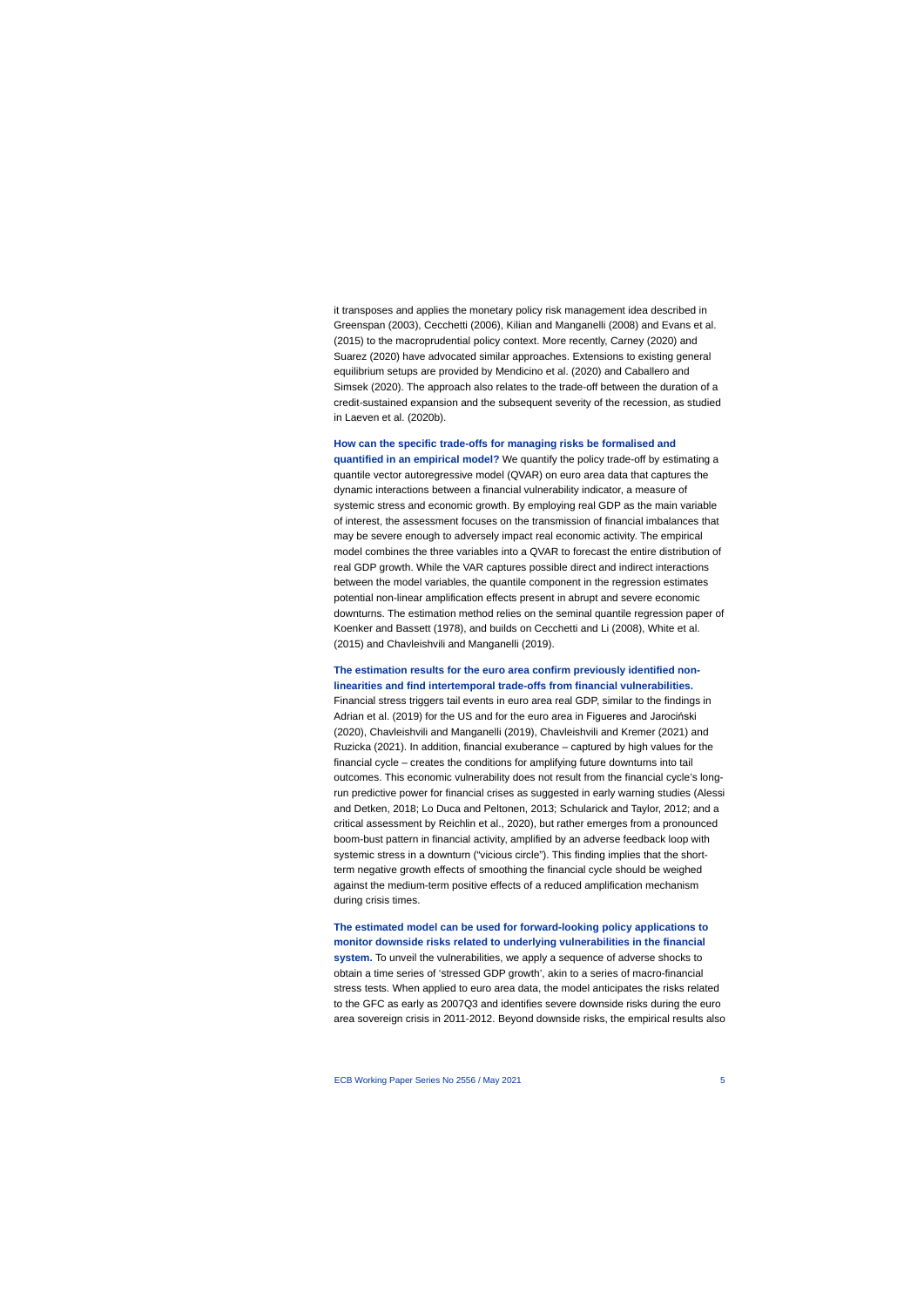suggest that the upside potential during the GFC declined and only recovered to its pre-crisis average level at the beginning of 2015. A comparison with the coronavirus crisis from 2020 reveals that the shock size during the coronavirus crisis is a multiple larger than the shock from the GFC.

**Equipped with the macroprudential objective function and the QVAR estimates we propose a metric of stance to guide macroprudential policy.** The stance metric subtracts the preference-weighted growth shortfall from the expected mean real GDP growth over an arbitrary forecast horizon. The metric incorporates multiple facets related to the assessment of financial stability risks. It captures downward shifts of GDP growth, fatter tails of the growth distribution or, more generally, a larger mass of the distribution with negative future GDP growth. We conduct a counterfactual to quantify a policymaker's intertemporal trade-off between mean real GDP growth and downside risks when tightening macroprudential policy to curtail the financial cycle in times of exuberance. [1](#page-6-0)

**The proposed framework can support the communication of macroprudential policy deliberations.** It overcomes the challenges faced by macroprudential policymakers to spell out implicit trade-offs in the conduct of macroprudential policy. By explicitly formulating the trade-offs, the risk management framework offers an operational tool to compare macroprudential strategies and to weigh the arguments underlying policy decisions.

**The paper proceeds as follows.** Section 2 reviews recent advancements in the assessment of financial stability and macroprudential policy. Section 3 defines the risk management framework focussing on downside risk measures and presents the econometric model, the data and estimation results for the euro area. The companion paper Chavleishvili et al. (2021) provides the technical details and additional estimates for U.S. data. Section 4 applies the estimated model to typical macroprudential policy questions. It provides a macro-financial stress test, implications of a policy fully stabilising the financial cycle, and a stance metric capturing the intertemporal trade-off inherent in countercyclical macroprudential policy. Section 5 indicates additional application possibilities and concludes.

<span id="page-6-0"></span>Given the lack of historical data between macroprudential instruments and the financial cycle, we implicitly assume that the macroprudential authority can directly control the financial cycle. Incorporating these instruments in our empirical framework remains an important area of research and policy modelling, see e.g. Ampudia et al. (2021).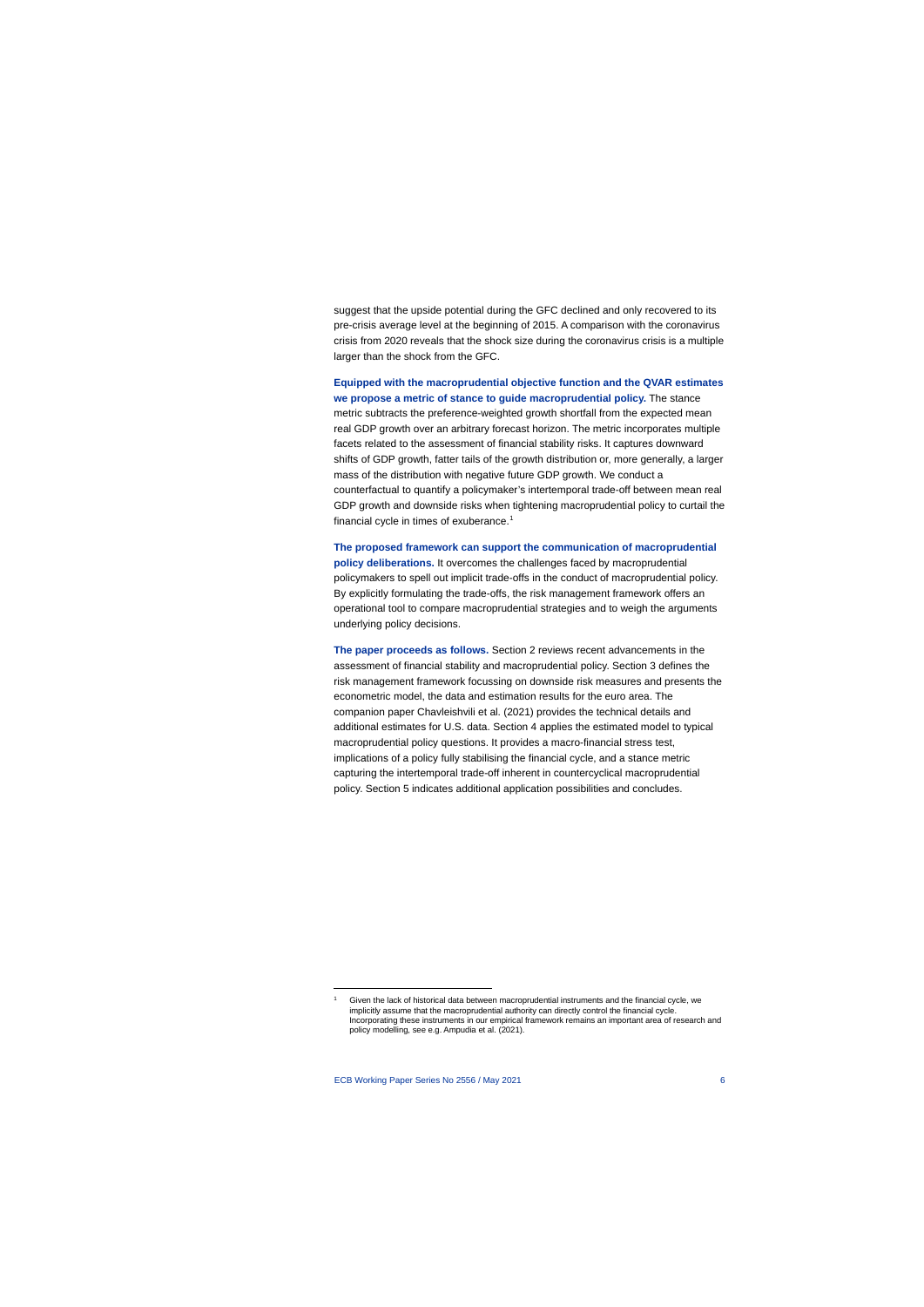# 2 Advancements in financial stability assessments

**Macroprudential authorities have the responsibility of managing the risks to the financial system.** Government intervention is justified by market failures that induce individual agents to take risks which are inefficient from an aggregate perspective (see De Bandt et al., 2012, and Martin et al., 2021 for a review of the literature). The main externalities underlying the inefficiencies are contagion due to interconnectedness (Allen and Gale, 2000), pecuniary externalities or fire sales (Lorenzoni, 2008), and aggregate demand externalities (Farhi and Werning, 2016). Financial regulation may be justified even in the absence of market failures based on a trade-off between economic growth and financial stability (Popov and Smets, 2011).

**The question how to translate these theoretical arguments into a measurable objective, which serves as a compass for macroprudential authorities and for accountability purposes still lacks a satisfactory answer.** As a first step towards operationalising macroprudential policy, financial authorities have developed definitions of financial stability that refer to the ability of the financial system to absorb external shocks without impairing the functioning of the real economy. [2](#page-7-0) Such definitions has been instrumental for distinguishing financial crises from standard economic downturns. Much of the empirical research has focused on identifying factors predicting financial crises, implicitly suggesting that the macroprudential policy objective is to manage crisis probabilities, which is problematic as probabilities are not observable.

**The initial research on the timing of financial crises has nevertheless being useful to identify the key macroeconomic and financial variables to monitor for financial stability purposes.** While first early warning applications focussed on the Asian financial crisis in the late 1990s, the GFC in 2008-2009 renewed the interest in early warning indicators with comprehensive analyses conducted by Alessi and Detken (2018), Bernanke (2018) and Schularick and Taylor (2012). Databases on financial crises compiled information on crisis characteristics such as start and end dates, fiscal costs and overall output losses (see, for instance, Laeven and Valencia, 2012, 2020, and Lo Duca et al., 2017). Related research has uncovered leading indicators of financial crises in cross-country early warning models (Kaminsky and Reinhart, 1999; Estrella and Mishkin, 1998; Gilchrist and Zakrajsek, 2012). The leading indicators for financial crises are – by definition – also highly correlated with loss metrics, given that crises are typically associated with sizable economic or fiscal losses. To anticipate the potential severity of crises, practitioners have relied on stress tests conditional on specifically designed scenarios, see e.g. Dées, Henry and Martin (2017), Anderson et al. (2018), Budnik et al. (2019) or Gornicka and

<span id="page-7-0"></span><sup>&</sup>lt;sup>2</sup> The ECB (2005) considers a financial system as stable when it performs its key functions of efficiently intermediating financial funds, arranging payments and managing and pricing risks in a smooth manner, see also Fell and Schinasi (2005).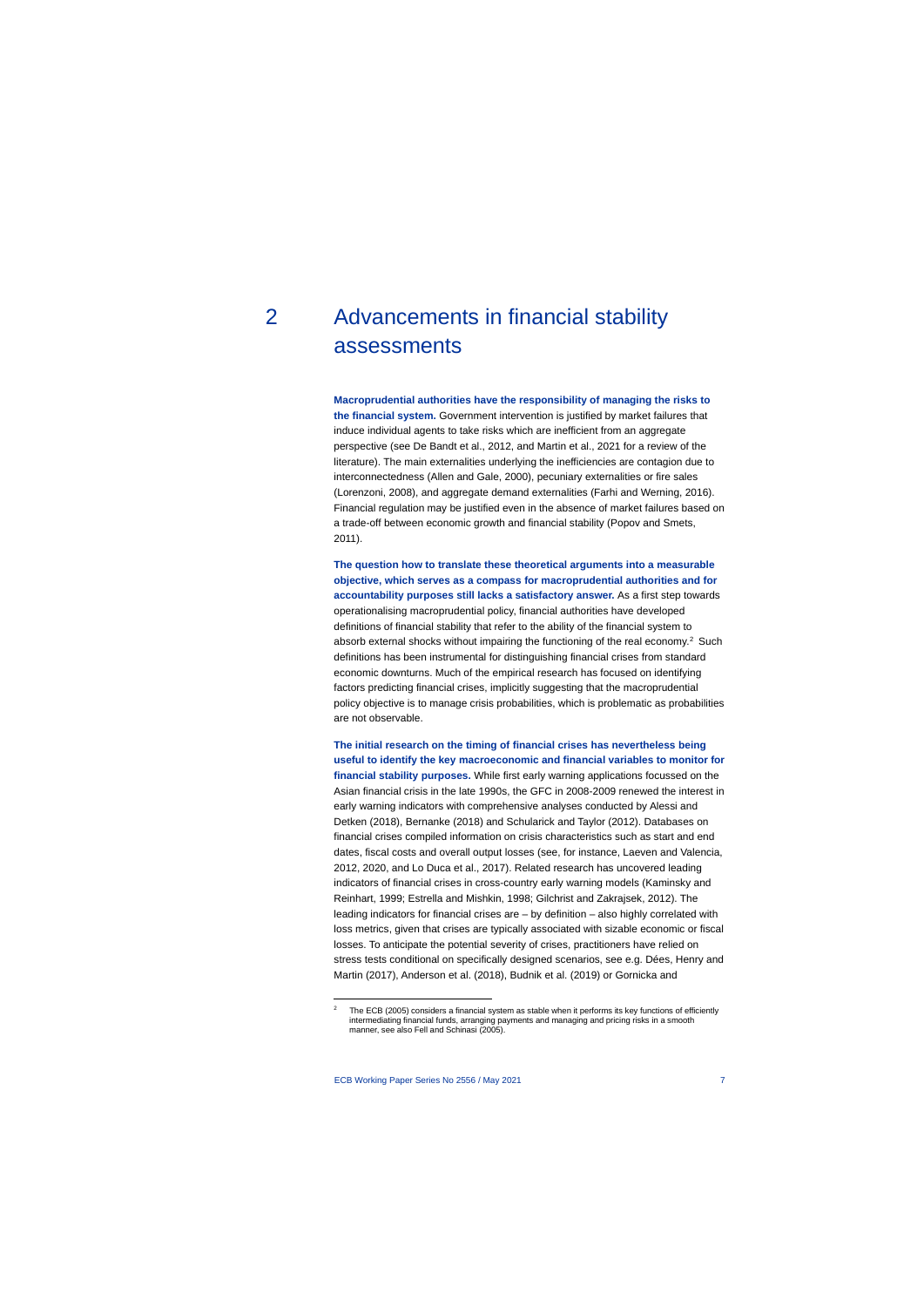Valderrama (2020). The vast research on early warning systems and stress tests has been important to provide a conceptual justification for countercyclical macroprudential policy, aiming both at limiting the probability of crises and at attenuating losses during crises. This work has, however, provided only a limited discussion of trade-offs associated with the implementation of macroprudential measures. Spelling out these trade-offs is central to the discussion to avoid promoting "financial stability of the graveyard", in the words of George Osborne.

**Inherent to the conduct of countercyclical macroprudential policy is an intertemporal trade-off between loose financial conditions today relative to financial (in)stability in the future.** While the current performance of economic activity can be directly observed, its underlying vulnerability is only assessed indirectly, conditional on specific shocks. Current vulnerabilities are related to amplification mechanisms that morph adverse shocks into downside tail outcomes. The objective of macroprudential policy thus consists in actively managing downside risks by acting on existing vulnerabilities. In practice, this not only implies implementing measures to contain the probability and the severity of financial crises whenever appropriate, but to weigh the risks of downside amplification against economic costs of mitigating policy measures.

**Following an early contribution by Cecchetti (2006), recent research on financial stability has focussed on better understanding what drives the left tail of the real GDP growth distribution.** Adrian et al. (2019) use quantile regression to show that financial variables have an over-proportional negative impact on the lower quantiles of the GDP distribution, referred to as Growth-at-Risk (GaR) in analogy to the Value-at-Risk measure widely used in risk management. They base their analysis on the National Financial Conditions Index (NFCI) which combines data from money markets, debt and equity markets, as well as the traditional and shadow banking systems.<sup>3</sup> The index explains especially the short-term downward changes in real GDP growth while the upper tails of the growth distribution remain unaffected, as also confirmed by Adams et al. (2020). Our companion paper (Chavleishvili et al., 2021) documents similar results for the Composite Indicator of Systemic Stress (CISS) as a strong predictor of short-term downside risks to the euro area economy. These indicators provide advance information on downside risks to GDP growth, but mainly over the shorter horizon (Reichlin, Ricco and Hasenzagel, 2020; Plagborg-Møller et al., 2020).

**The GaR literature focuses on the short-term predictive content of financial conditions. The early warning literature points to several indicators of financial vulnerability associated with crises over medium- and long-term horizons.** The early warning literature identified vulnerability indicators such as credit or leverage dynamics that tend to anticipate financial or banking crises by several years and sow the seeds for these crises (see Schularick and Taylor, 2012; Lang et al., 2019, for a comprehensive assessment of leading indicators for the euro area). These stylised facts are in line with recent theoretical models featuring endogenous credit booms and the associated build-up of systemic risk which can trigger severe recessions

<span id="page-8-0"></span>The index is a weighted average of 105 measures of financial activity, each expressed relative to their sample averages and scaled by their sample standard deviations.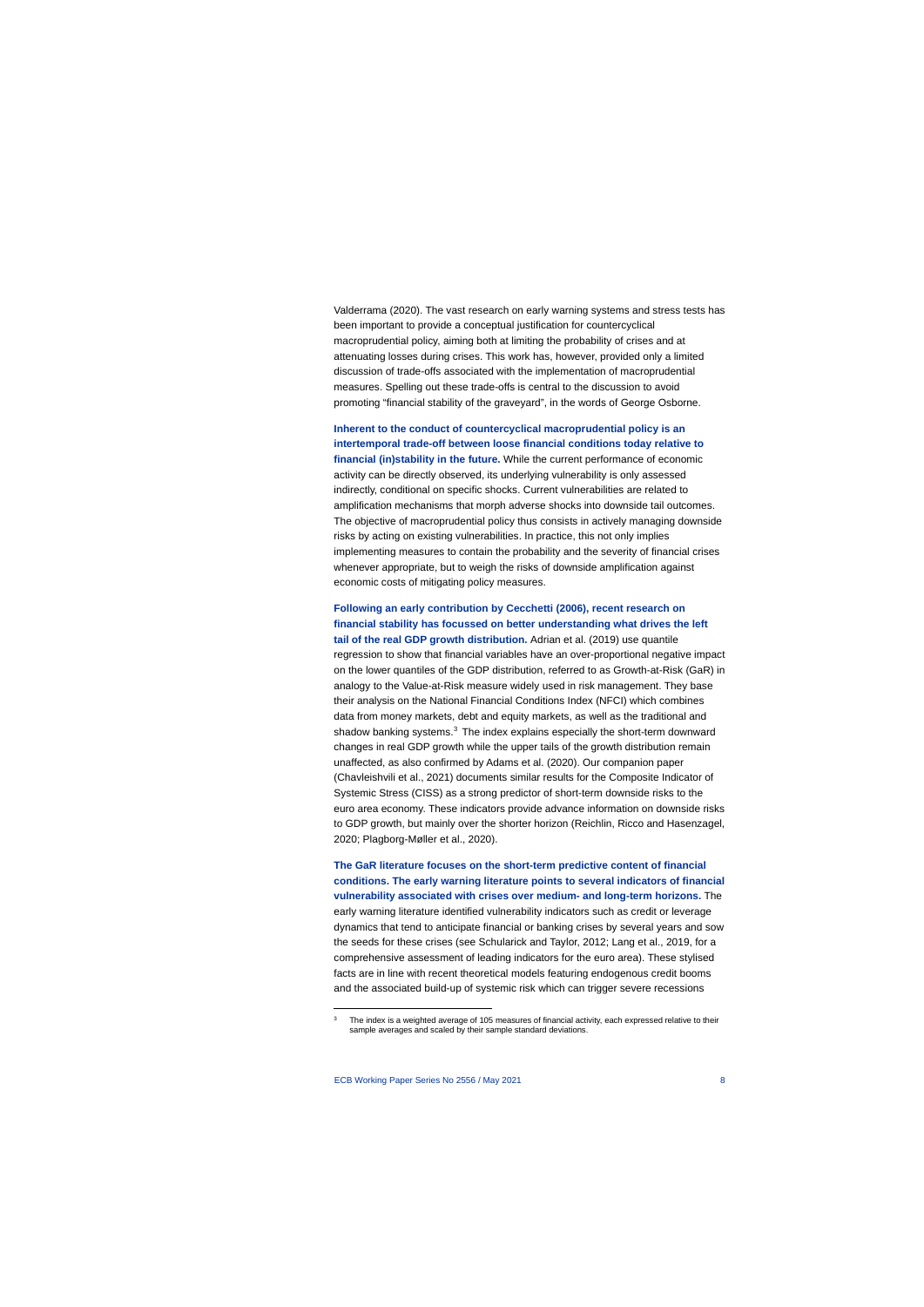without relying on large exogenous adverse shocks; see Boissay, Collard and Smets (2016) and Bianchi and Mendoza (2020). In such models, market imperfections including asymmetric information (moral hazard and/or adverse selection) may first feed a financial boom and then cause its sudden reversal owing to market freezes, banking runs and credit crunches, and ultimately end up in severe "financial" recessions.

## **To capture the interaction of financial vulnerabilities and stress requires splitting financial conditions into a metric of vulnerabilities and one of**

**systemic stress.** The vulnerability metric serves as a barometer to the conditions of the financial system (Duprey and Roberts, 2017). It characterises the general state of the financial environment in which small perturbations may be amplified. Even if the vulnerability indicator contains forward-looking properties, it provides only limited information for a specific point in time in the future, given the uncertainty surrounding the specific moments of crisis triggers. In turn, the indicator of systemic stress operates as a 'thermometer'. It measures the current level of financial frictions, or the current state of financial instability (Chavleishvili and Kremer, 2021). When interacting the stress index with a vulnerable state of the financial system, it can capture how an adverse shock is propagated and amplified into a full-blown financial crisis. The distinction of financial vulnerability and stress is especially important to estimate the intertemporal relation between vulnerabilities and downside tail risks.

### **We operationalise these intuitions with a quantile vector autoregressive (QVAR) model that relates economic activity to measures of financial vulnerabilities and systemic stress, allowing for unrestricted interactions**

**between all variables.** The setup may be considered as a minimum representation of a meaningful dynamic macro-financial model featuring financial instability. Quantile regressions capture potential asymmetries in the mutual relationships which may give rise to the intertemporal trade-off between loose financial conditions today and future downside risks. Adrian et al. (2018) surveyed the literature on evidence whereby policies that improve current financial conditions and economic activity raise downside risks in the future, reflecting a 'term structure' of Growth-at-Risk. This tension between the short-term gains from financial expansion and the medium-term costs when conditions reverse is the key inherent trade-off faced by macroprudential policymakers. Macroprudential policymakers cannot prevent exogenous shocks from occurring, but by influencing the vulnerability of the financial system they can mitigate the prospect of financial disruptions that would be severe enough to adversely impact real economic activity.

## **Equipped with a metric for the financial cycle and for systemic stress, macroprudential policy can act on the financial cycle to influence the degree by which exogenous shocks would be amplified.** Effective macroprudential policy requires a quantification of the link between observable indicators of financial vulnerability and their future repercussions under a range of shocks. In essence, macroprudential policy can act on the cycle to manage financial stability and limit the likelihood and severity of tail downside risks (see Ampudia et al., 2021, for a review of the impact of macroprudential measures on financial variables). The tail risks become apparent only in some states of the world, when adverse shocks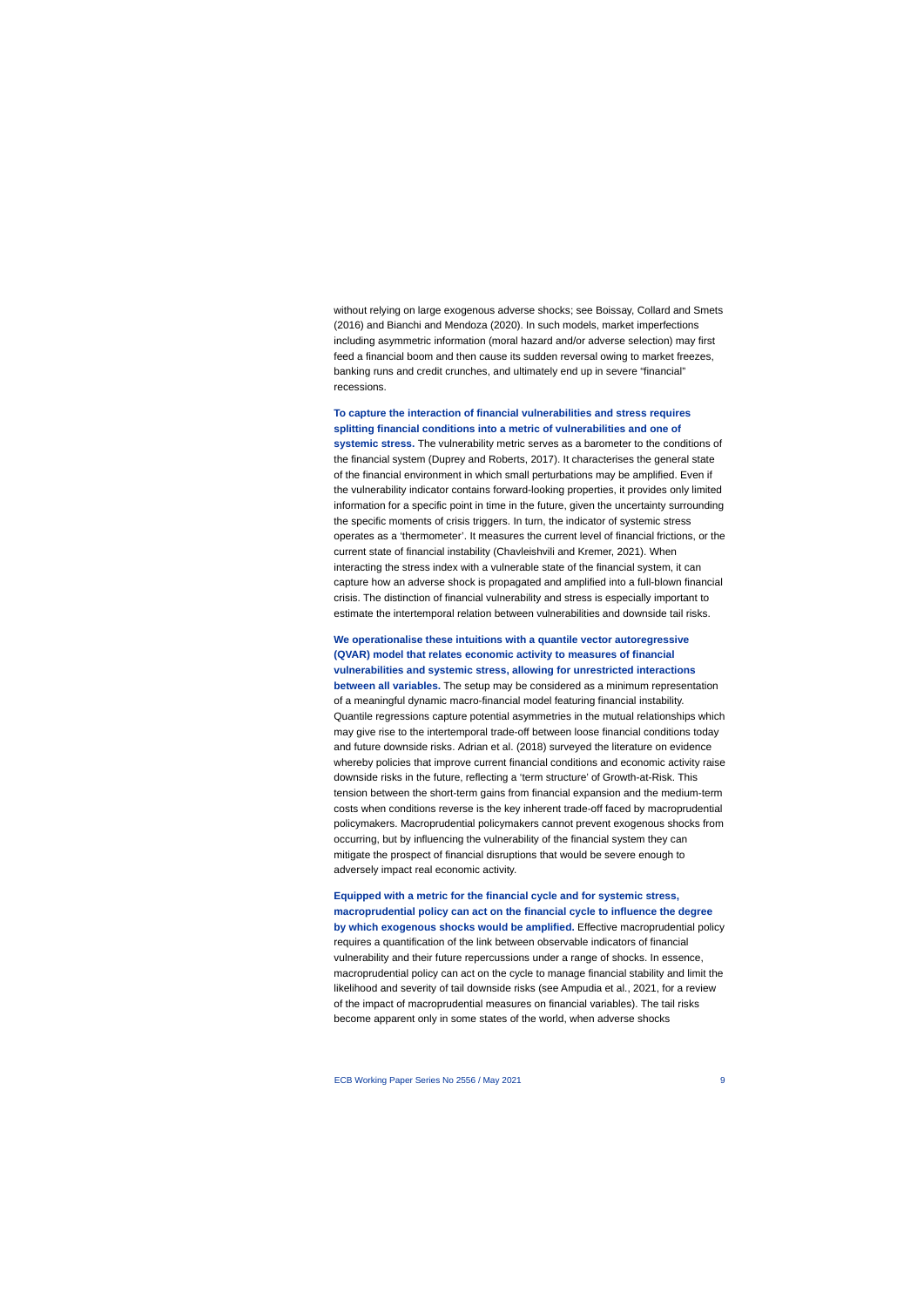materialise. The QVAR model allows to quantitatively assess policy actions in counterfactual scenarios. Specifically, by tightening financial conditions and reducing vulnerabilities in exuberant times would reduce expected growth in the short term but bears the advantage to limit downside risk in the medium term. When applied to capital buffers, for instance, a pre-emptive tightening provides for the macroprudential policy space to release them in adverse times and to support the financial system.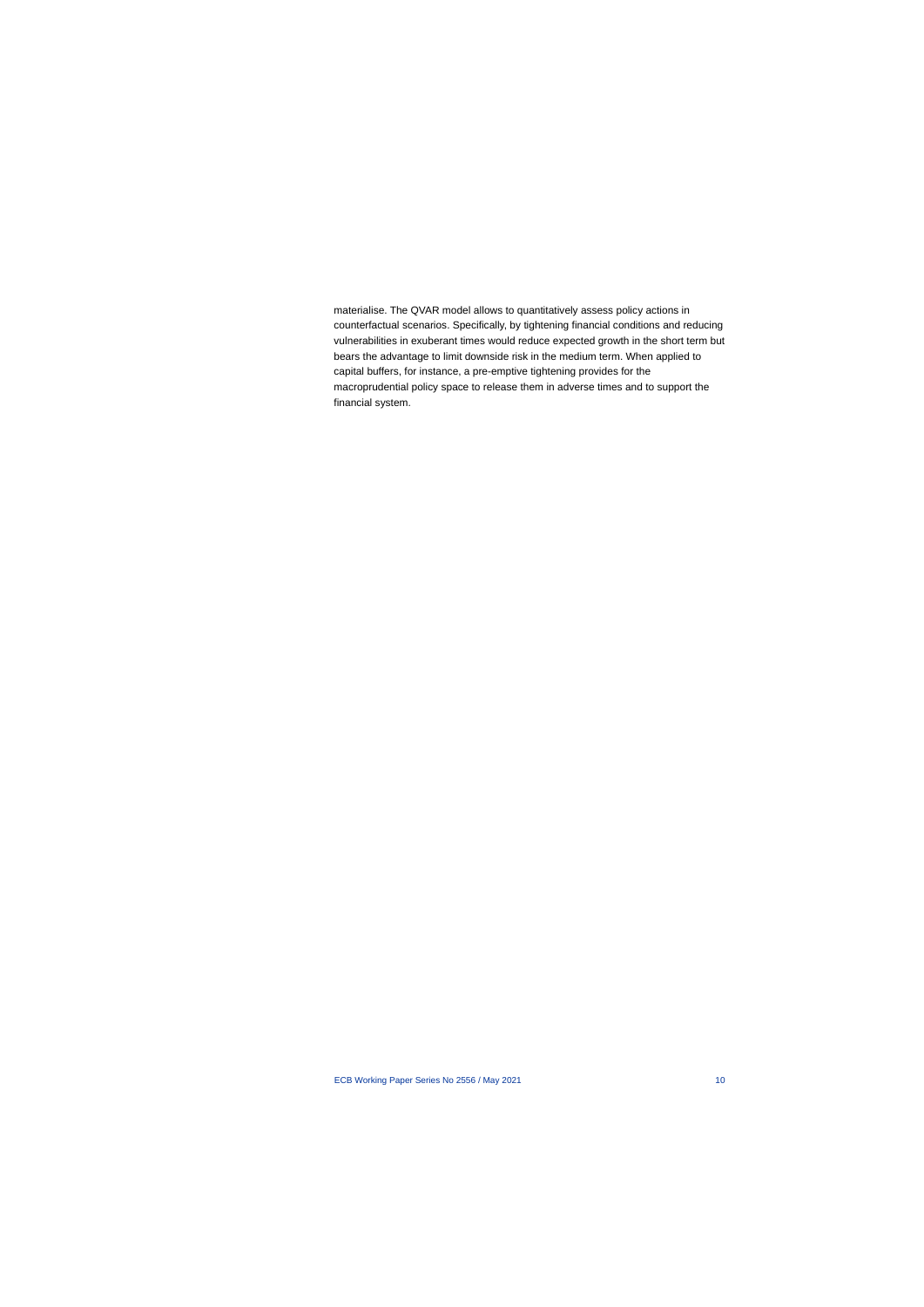# 3 An empirical risk management framework

# 3.1 Downside risks and the macroprudential policy objective

**The proposed risk management approach focuses on downside risks to the macroeconomy while considering the entire forecasted real GDP growth distribution.** A metric to quantify downside risk to real GDP growth commonly used by international institutions is Growth-at-Risk (GaR), see IMF (2017). It is the rate of future real GDP growth falling below a certain threshold with a given probability. As it is conditional on the information set available at time  $t$  it varies over time:

$$
P_t[y_t \leq GaR_t^{\gamma}] = \gamma,\tag{1}
$$

where  $y_t$  denotes the real GDP growth rate and  $\mathit{GaR}_t^{\gamma}$  is implicitly defined as the threshold below which real GDP growth occurs with probability  $\gamma$ . GaR metrics capture movements at a specific level in the lower tail of the distribution, the probability is therefore set to a small low positive value of 5% or 10%.

**While GaR accounts for downside risks at a specific point in the growth distribution, we extend it in two relevant steps for the policymaker.** First, we expand it to the entire tail of the distribution to capture a 'growth shortfall' and, second, we compute the 'average growth shortfall' over an arbitrary future time horizon. These two extensions are important to devise robust financial stability policy implications aimed at the full range of downside risks over relevant policy horizons.

**The 'growth shortfall' (GS) captures the expected growth below a given threshold and considers the entire tail of the distribution.** It is defined as

$$
GS_t^{\tau} = \int_{-\infty}^{\tau} y_t dF_t(y_t) = E_t[y_t | y_t < \tau] \times P_t[y_t < \tau],\tag{2}
$$

where  $E_t[y_t | y_t < \tau]$  denotes the expected value for GDP growth, conditional on being below the growth threshold  $\tau$  and on the information set available at time *t*. The threshold can be a quantile of the GDP growth distribution or a numerical value of GDP growth. If  $\tau = 0\%$ , it quantifies expected contractions as the product of average GDP contractions conditional on GDP declining  $E_t[y_t|y_t] < 0\%$ ], multiplied by the probability of such a contraction occurring  $P_t[y_t < 0\%]$ . Both components are of interest in their own right and the GS summarises them tractably into one metric. Stress tests focus primarily on the conditional losses in the first term, while early warning applications tend to focus on the probability of (severe) contractions, captured in the second term.

**The average future growth shortfall (AGS) captures the growth shortfall over a pre-defined horizon.** It is defined as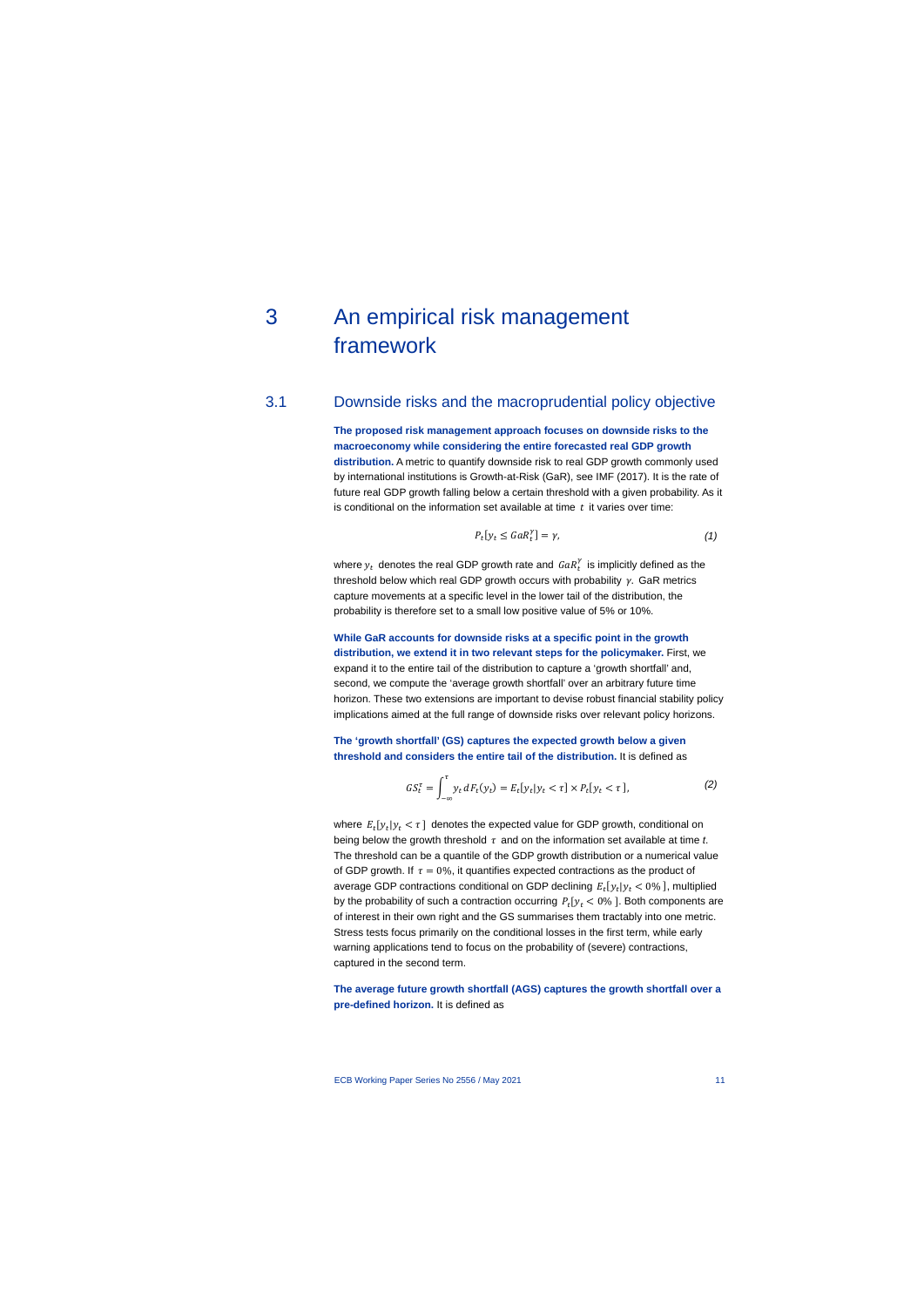$$
AGS_{t,t+H}^{\tau} = \frac{1}{H} \sum_{h=1}^{H} GS_{t,t+h}^{\tau}.
$$
 (3)

where H indicates the number of quarters over which the horizon is computed. When  $\tau$  = 0%, the AGS reflects the average future expected contraction of the economy over  $H$  quarters into the future.

**Financial stability policies may focus on containing downside risks but should also consider impacts on the expected (mean) growth rate of the economy or** the upper tail of future GDP growth. We therefore define the growth longrise  $(GL)$ as the complement to GS:  $GL_t^{\tau} = E_t[y_t | y_t > \tau] \times P_t[y_t > \tau]$ . By definition, expected GDP growth is the sum of GS and GL:  $E_t[y_t] = GL_t^{\tau} + GS_t^{\tau}$ . Consistently, with  $\tau =$ 0% the AGL measures the average future expected expansion of the economy over  $H$  quarters into the future.

### **The objective of the macroprudential policymaker is to especially manage downside risks by implementing macroprudential policies.** While

macroprudential policy instruments may influence the entire predicted growth distribution, the policymaker focuses especially on downside risks given the potentially disruptive effects for the real economy. The proposed objective function for the policymaker is the discounted sum of future expected growth whereby downside risks are penalised:[4](#page-12-0)

$$
\max_{\{c_{t+h}\}_{h=1}^H} \sum_{h=1}^H \beta^h \big( E_t[y_{t+h}] + \lambda G S_{t,t+h}^{\tau} \big), \tag{4}
$$

where  $\lambda > 0$  is the relative extra weight attached to the growth shortfall to reflect the larger aversion to negative realisations of output growth;  $0 < \beta < 1$  is the intertemporal discount factor; and  ${c_{t+h}}_{h=1}^H$  describes the optimal future path of certain macroprudential policy instrument  $c_t$  over the relevant policy horizon  $H$ .

It is instructive to think about limiting cases. Setting  $\lambda = 0$  assumes that the policymaker is not concerned about downside risk, and therefore eliminates the need for macroprudential policy. On the other hand, by setting  $\lambda = \infty$ , the policymaker cares only about avoiding downside risk and will calibrate its instruments without considering potential implications for the mean growth of the economy (risking the so called 'stability of the graveyard'). When  $\lambda$  is strictly positive and finite, the objective function (4) captures the essence of the macroprudential trade-off.<sup>[5](#page-12-1)</sup>

### **The objective function combines the mean forecast, commonly developed in standard forecasting exercises, with future downside risks to the economy.** It

The specification is reminiscent of the mean with downside risk model in asset allocation, see Fishburn (1977). Note, the maximisation is equivalent to a specification in which downside risks, measured as weighted distance of growth shortfall from the expected mean, are subtracted from the expected mean:  $E_t[y_{t+h}] + \lambda G S_{t,t+h}^{\tau} = (1 + \lambda) \Big( E_t[y_{t+h}] - \frac{\lambda}{1 + \lambda} \Big( E_t[y_{t+h}] - G S_{t,t+h}^{\tau} \Big) \Big).$ 

<span id="page-12-1"></span><span id="page-12-0"></span>Other specifications can be formulated, for instance by considering higher lower partial moments or casting the optimisation problem in the more traditional mean-variance trade-off. As long as predictive distributions of the underlying random variables are available, they can be used to compute any desired expected utility function of the macroprudential authority.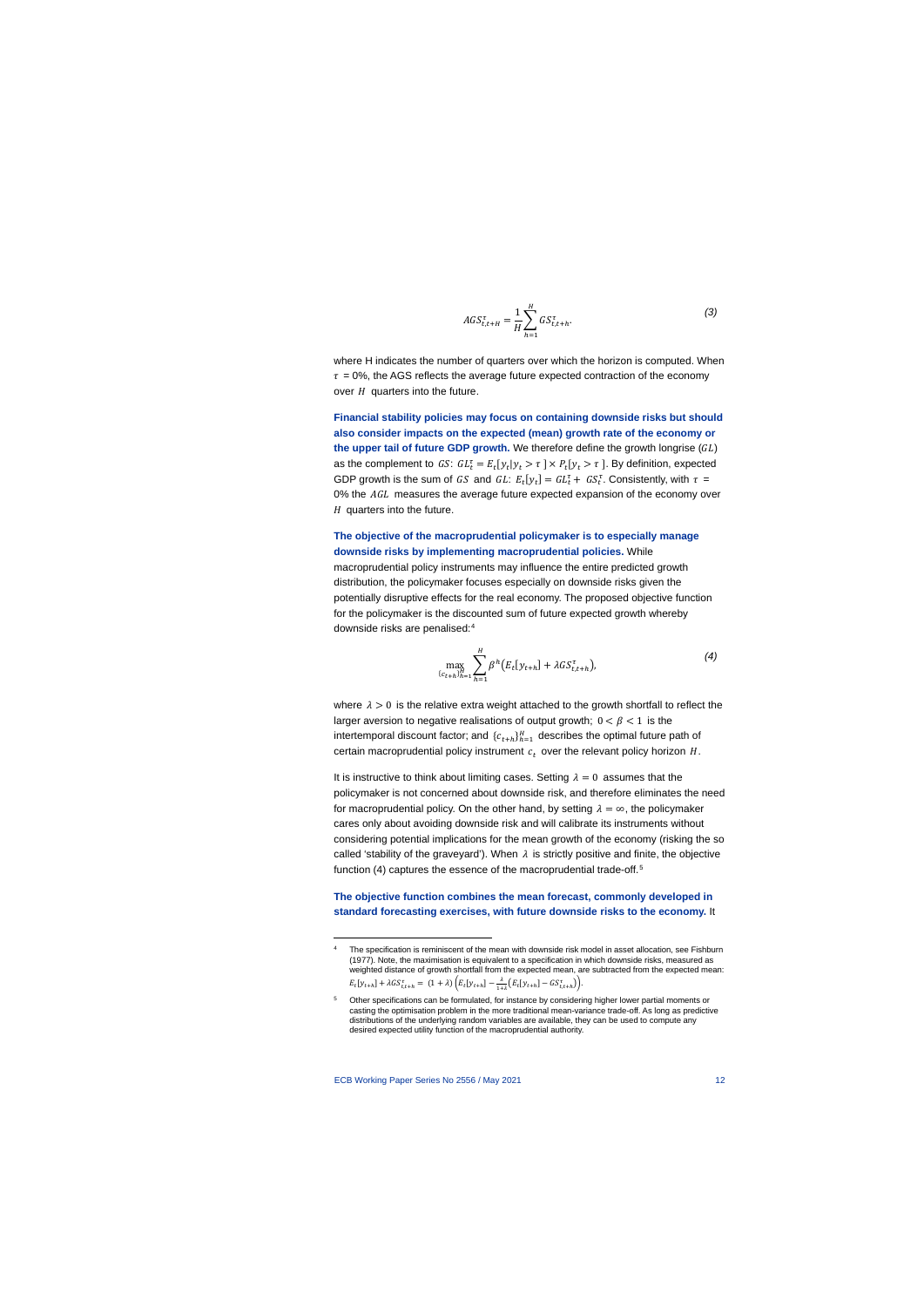is similar to the expression suggested by Carney (2020) and can be micro-founded, as done for instance by Suarez (2020) for a similar objective function based on a representative agent with a CARA utility function on GDP. With this objective function the policymaker's risk management approach is explicit about maximizing expected future growth while mitigating the average expected growth shortfall by penalizing downside risks in line with its degree of risk aversion. It encapsulates the trade-off between downside risks and the upside potential for the economy, similar to those suggested by Aikman et al. (2019) and Duprey and Ueberfeldt (2020).

**Apart from the risk aversion parameter, we can estimate all required elements of the intertemporal objective function with our proposed QVAR model** (see Box A). While the VAR setup takes account of possible direct and indirect interactions between the model variables, the quantile estimation can account for potential non-linear amplification effects present only in certain states of the financial system and the real economy. By influencing the financial cycle, macroprudential policy instruments manage the cycle's direct effects on the GDP growth distribution as well as its indirect effects transmitting via financial stress conditions.

#### Box A – The Quantile Vector Autoregression (QVAR) model

**In order to estimate the relevant metrics for the risk management framework we rely on the structural quantile vector autoregressive (QVAR) model by Chavleishvili and Manganelli (2019).** Our choice for the VAR is guided by the aim to allow interactions of all endogenous variables over time and to transparently identify structural shocks to conduct policy counterfactuals. In turn, the choice for the quantile regression method allows the dynamic properties of the system to differ across quantiles, i.e. to depend on the state of the economy and the financial system. The empirical model thus combines the advantages of a standard (linear) VAR with those from quantile regressions which can capture potential non-linearities in the propagation of structural shocks.<sup>[6](#page-13-0)</sup> Effectively, the QVAR model relates to the single-equation QR of Adrian et al. (2019) as the VAR model of Sims (1980) relates to the single-equation autoregressive approaches of e.g. Koyck (1954) and Almon (1965).

**The model combines real GDP growth with variables of financial vulnerabilities and systemic stress into a three-variable QVAR to forecast the entire distribution of real GDP growth.** Vulnerabilities to the economy are captured by the broad financial cycle indicator developed by Schüler et al. (2020), and systemic stress is measured by the ECB's composite indicator of systemic stress (CISS) as originally introduced in Holló et al. (2012). Both variables are shown in [Figure 1](#page-14-0) together with annualised quarterly GDP growth for the euro area between 1988Q3 and 2018Q4.

<span id="page-13-1"></span><span id="page-13-0"></span>**The CISS is a summary measure of the level of financial stress.**[7](#page-13-1) It includes 15 market-based financial indicators split into five sub-indices: financial intermediaries, money markets, equity markets, bond markets, and foreign exchange markets. The aggregation for the overall index takes account of the time-varying cross-correlations between sub-indices. It implies that the CISS takes

In addition, the QR parameter estimates are less sensitive to outliers relative to their least squares counterparts. This robustness feature is generally welcome as financial variables face abrupt or large changes, and is particularly important given the extreme outliers observed in during the coronavirus crisis in 2020.

<sup>7</sup> The CISS is regularly updated and publicly available on the ECB website: [https://sdw.ecb.europa.eu/.](https://sdw.ecb.europa.eu/)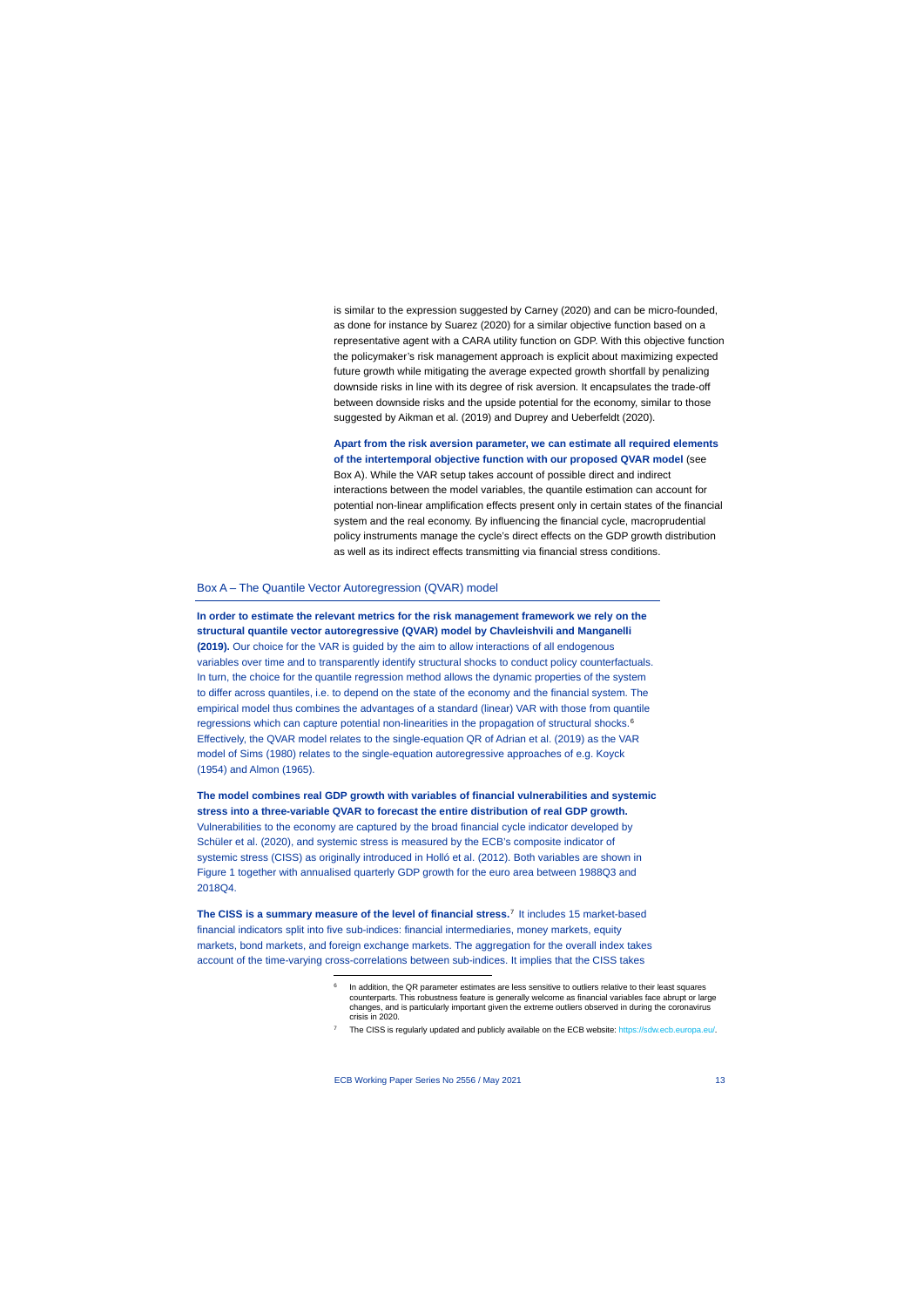higher values when stress prevails in several market segments at the same time. High values of the CISS are observed during the recession in 1992, the GFC in 2008-2009, and during the euro area sovereign debt crisis between 2010 and 2012. In each case, elevated systemic stress is associated with negative GDP growth.

**The financial cycle indicator measures medium-term variations in financial imbalances especially captured by elevated credit growth in times of exuberant asset price inflation.** The construction mirrors that of the CISS by taking high values when growth in total non-financial credit volumes coincides with real estate, equity, and/or bond prices. The choice for the financial cycle variable as a macroprudential metric for risk build-up is based on a variable selection exercise based on its forecasting performance using the average check function value as selection metric (See companion paper Chavleishvili et al. (2021) for details.

The three variables are stacked in the vector  $\tilde{x}_t$  and for each of the variables *i* the QVAR for a fixed quantile  $\gamma$  is given by

$$
\tilde{x}_{t+1} = \omega^{\gamma} + A_0^{\gamma} \tilde{x}_{t+1} + A_1^{\gamma} \tilde{x}_t + \epsilon_{t+1}^{\gamma}
$$
  
 
$$
P(\epsilon_{t+1}^{\gamma} < 0 | \mathbf{F}_{it}) = \gamma \text{ for } i = 1, 2, 3,
$$

where  $\epsilon_{t+1}^{\gamma}$  represents the vector of structural quantile residuals.<sup>[8](#page-14-1)</sup>

Figure 1: Euro area real GDP growth rate, CISS, and financial cycle indicator

**Systemic stress is contemporaneous to downside realisations of GDP and the financial cycle captures medium-term vulnerabilities.**

Left panel: Real GDP growth rate is annualiseannualised (left scale), the CISS by Holló et al. (2012) (right scale). Right panel: The real-time broad financial cycle indicator by Schüler et al. (2020).

<span id="page-14-0"></span>

Source: Eurostat, ECB calculations, Schüler et al. (2020) and Holló et al. (2012).

Note: The financial cycle indicator takes high values when total non-financial credit volumes grow at a fast pace, and real estate, equity, and bond prices grow at a fast pace as well. Shaded areas indicate CEPR euro area recession periods.

<span id="page-14-1"></span>The recursive identification of the structural residuals is achieved by restricting the  $3 \times 3$ **matrix**  $A_0^{\gamma}$  to be lower triangular with zeros along the main diagonal. Hereby real GDP growth is placed first, the financial cycle second and systemic stress third. The identification strategy thus

> The estimation for a single quantile can be expanded to consider multiple quantiles. Technically this is done by stacking the equations for the individual quantiles, see companion paper Chavleishvili et al. (2021).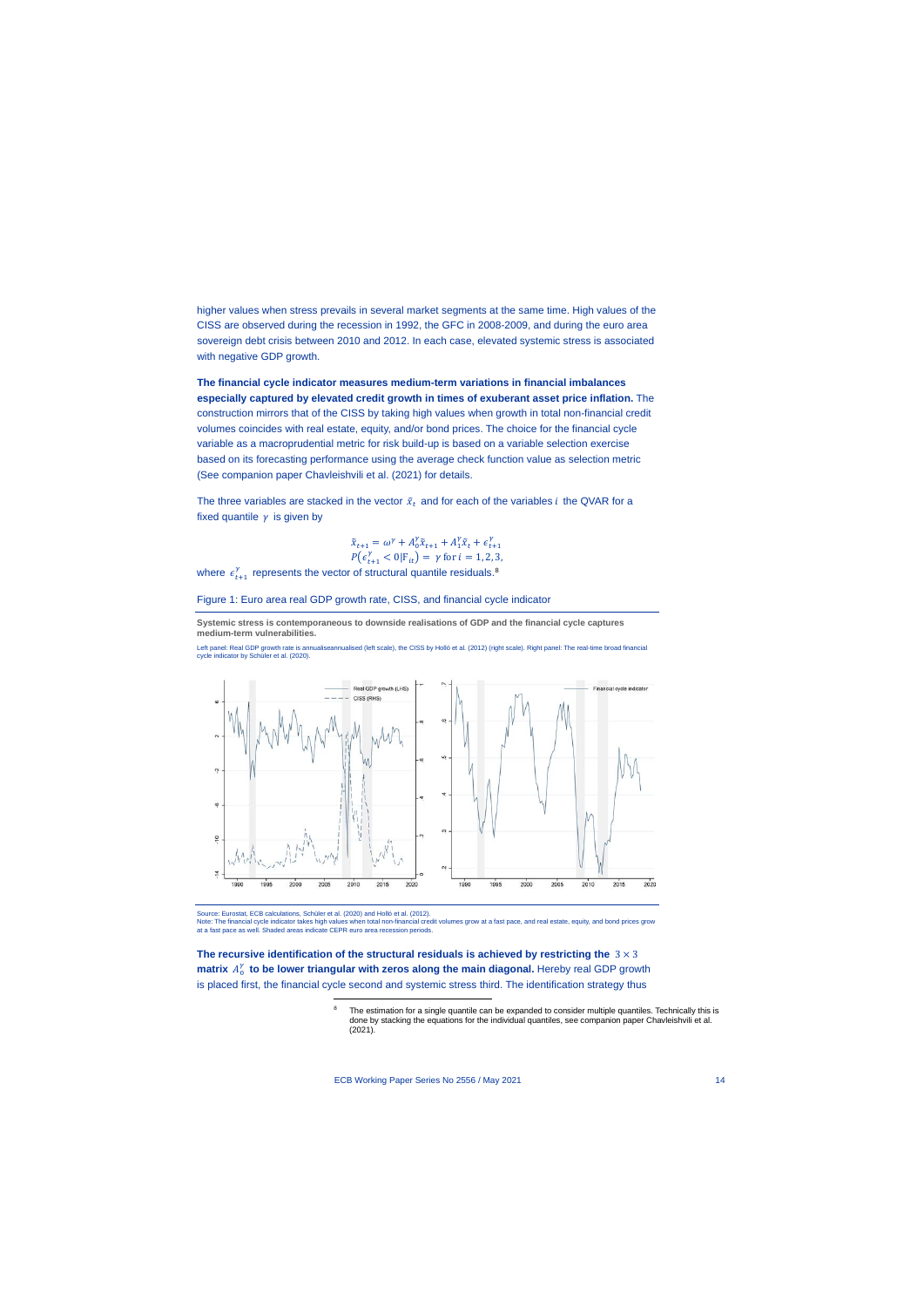implies that the systemic stress variable (placed third) can react contemporaneously to macroeconomic and financial cycle shocks, while the financial cycle (placed second) can only react contemporaneously to shocks to output growth, and real output growth (placed first) only reacts with a lag to shocks of the financial cycle and the stress indicator.<sup>[9](#page-15-0)</sup> This follows standard assumptions in the empirical literature such as Christiano et al. (1999), Kilian (2009), and Gilchrist and Zakrajsek (2012). The estimated model with its identification strategy allows us to quantify amplifications of risks for future economic activity caused by elevated levels of financial imbalances as well as systemic stress. This is relevant for forecasting the variables over time and for the counterfactual policy scenarios.

# 3.2 The propagation of financial shocks – estimation results

**To assess the dynamic implications from exogenous movements in the financial cycle, systemic stress and GDP growth we use quantile impulse response functions (QIRF).** The estimation is based on euro area data from 1988Q3 to 2018Q4 with quarterly annualised real GDP growth, the ECB's composite indicator of systemic stress (CISS) and the real-time financial cycle indicator by Schüler et al. (2020) (see Box A for the description of the model setup and the data). The QIRF is the change in the quantile forecast conditional on a one standard deviation shock applied to the structural residual of a variable while maintaining the evolution of the other variables at their median values. In a standard (linear) VAR an impulse response function would be the mean forecast and independent of the state of the economy. The QVAR approach, instead, differentiates the impact of the innovation by the position of the variable within its distribution. It can thereby illustrate varying transmission dynamics and amplification effects depending on the position within the distribution, see also Ruzicka (2020, 2021).

## **The results from the impulse responses confirm the important role of financial variables to explain asymmetric responses across the GDP growth**

**distribution.** [Figure 2](#page-16-0) represents the impact of the innovations (from left to right) onto the three variables in the QVAR (top to bottom). An innovation of one standard deviation to systemic stress (CISS) shifts the left tail  $(10<sup>th</sup>$  percentile) of future GDP growth downward by 17 bps but leaves the median and the right tail  $(90<sup>th</sup>$  percentile) broadly unaffected (see row 1, col. 3 in [Figure 2\)](#page-16-0). This finding illustrates and confirms the asymmetric transmission of adverse financial conditions captured in Adrian et al. (2019) and Reichlin et al. (2020).

**Beyond the impact of systemic stress, the three-variable setup also allows to analyse the propagation of an innovation to the financial cycle on real GDP growth.** The impulse responses of the financial cycle on real GDP (row 1, col. 2) capture the direct and the indirect effect via the CISS. They indicate the short- to medium-term expansionary effects of a higher financial cycle for real GDP growth. At

<span id="page-15-0"></span>The available information for each variable at each point in time is determined as follows: For the first variable the information set is  $\mathbf{F}_{1t}=\{\tilde{x}_t,\tilde{x}_{t-1},...\}$  and for subsequent variables it is  $\mathbf{F}_{it}=\{\tilde{x}_{t-1,t+1},\mathbf{F}_{t-1,t}\}$ for  $i \in \{2,3\}$ .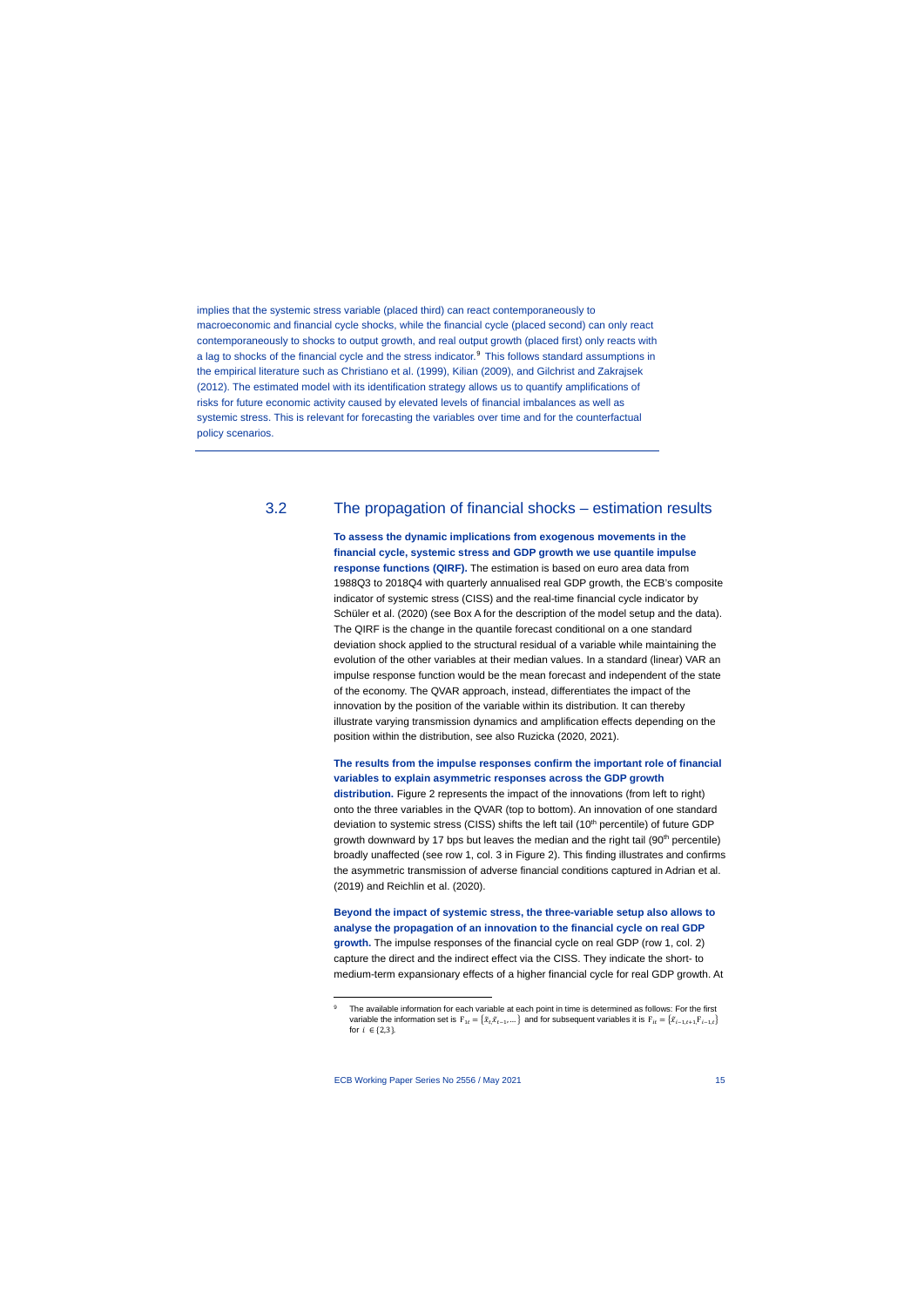the same time, the response of the CISS to an innovation of the financial cycle (row 3, col. 2) is negative and especially so when the CISS is already elevated (at its  $90<sup>th</sup>$ percentile). The strong asymmetry implies that when the financial cycle deteriorates in times of crisis, i.e. when the CISS is elevated, it would strongly increase systemic stress which would deteriorate real GDP.

#### Figure 2: Quantile impulse response functions

**Innovations to financial variables create sizable asymmetric transmission dynamics.** Impulse response functions to a one-standard deviation positive innovation for each variable.

<span id="page-16-0"></span>

Note: Identification strategy is based on Cholesky decomposition with the following ordering of variables: GDP growth (respective first row), financial cycle (second row), and CISS (third row). Estimation sample is 1988Q3 to 2018Q4. Impulse response functions implied by the parameter estimates are provided in Chavleishvili et al. (2021).

**The mutual reaction patterns between the financial cycle and the CISS hint towards a vicious financial circle in bad states of the world.** While the CISS responds to shocks in the financial cycle in an asymmetric way (row 3, col. 2), adverse shocks in the CISS depress financial activity uniformly across the financial cycle's distribution (row 2, col. 3). As a result, in periods of elevated stress, adverse shocks in systemic stress and the financial cycle would tend to reinforce each other, and, if left unchecked, possibly erupting into a full-blown systemic crisis. This vicious circle offers insights for the crisis management function of macroprudential and other policies. In order to avoid that financial tensions generate systemic crises, macroprudential measures should aim at mitigating stress in core segments of the financial system, thereby limiting the risk of stress spillovers to the remaining system.<sup>[10](#page-16-1)</sup> Conversely, by directly supporting financial intermediation, macroprudential policy – along with monetary, supervisory and fiscal policies – would exert

<span id="page-16-2"></span><span id="page-16-1"></span>In this regard, large-scale asset purchases by central banks in systemically important financial market segments can also be seen as having a macroprudential crisis management dimension. They help contain the spreading of stress to the financial system as a whole. The same holds true for the role of the central bank as liquidity provider of last resort; see e.g. Caballero et al. (2020).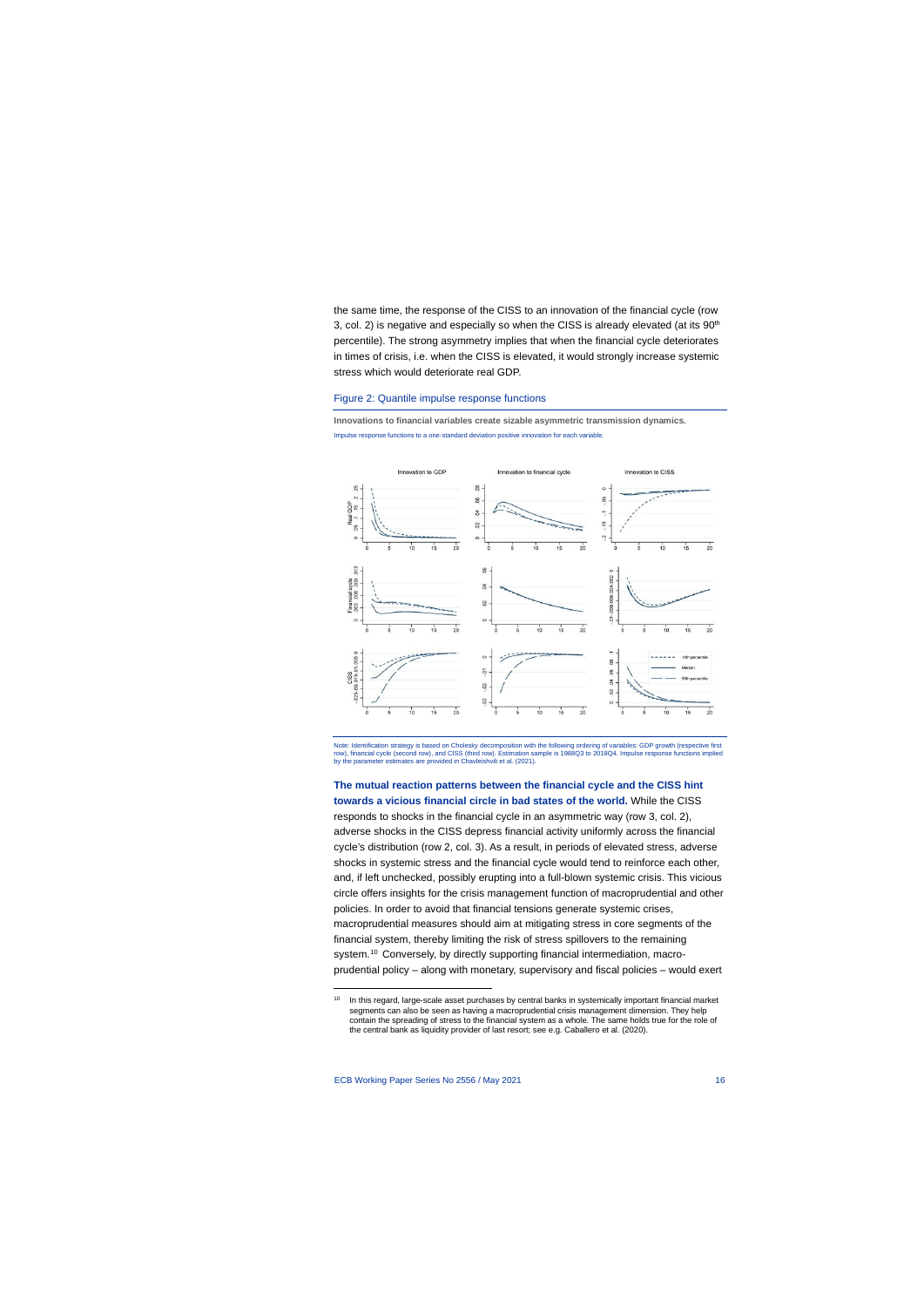positive externalities on the level of financial stress. This can be achieved by loosening capital requirements, providing deposit guarantees, or offering emergency liquidity facilities during crisis times.

**The interaction between financial cycle and systemic stress captured by the quantile impulse responses is not only relevant for computing downside risks, but also to track the upside potential to the economy.** [Figure 3](#page-16-2) compares the annualised growth shortfall and longrise for a 2-year-ahead horizon together with realised annual real GDP growth over time. The univariate QAR – when compared to the three-variable QVAR – only limitedly captures the downside risks (growth shortfall) for the economy, especially during the GFC and the euro area sovereign debt crisis. The three-variable QVAR specification reveals that the GFC did not only generate an extremely low value for the growth shortfall, but also reduced the upside potential captured by the growth longrise. With a value of only 0.4% at the trough in 2009, the average expected expansion of the economy over the following two years would have been approximately 0.8%. This compares to an average of around 4% (2 years times 2%) observed over the entire sample. The GFC thus reduced living standards especially because of the contraction, but also persistently muted the upside potential of the economy until early 2015.

#### Figure 3: Growth shortfall and longrise for the euro area



**The QVAR model captures amplifications from financial variables on real GDP growth.** (in percent)

Note: The average future growth shortfall (AGS) and average future growth longrise (AGL) is computed over 8 quarters (dashed lines, left hand scale). Quarterly annualised real GDP growth (solid line, right hand scale). The trivariate estimate is based on the QVAR model and allows for macro-financial interactions between annualised real GDP growth, the financial cycle indicator and the composite indicator of systemic stress (dashed line, left hand scale). The univariate estimate is based on a one-equation restricted model with a constant and lagged GDP growth (dotted line, left hand scale). Shaded areas indicate euro area recessions as determined by the CEPR business cycle dating committee. The estimation sample is 1988Q3 to 2018Q4.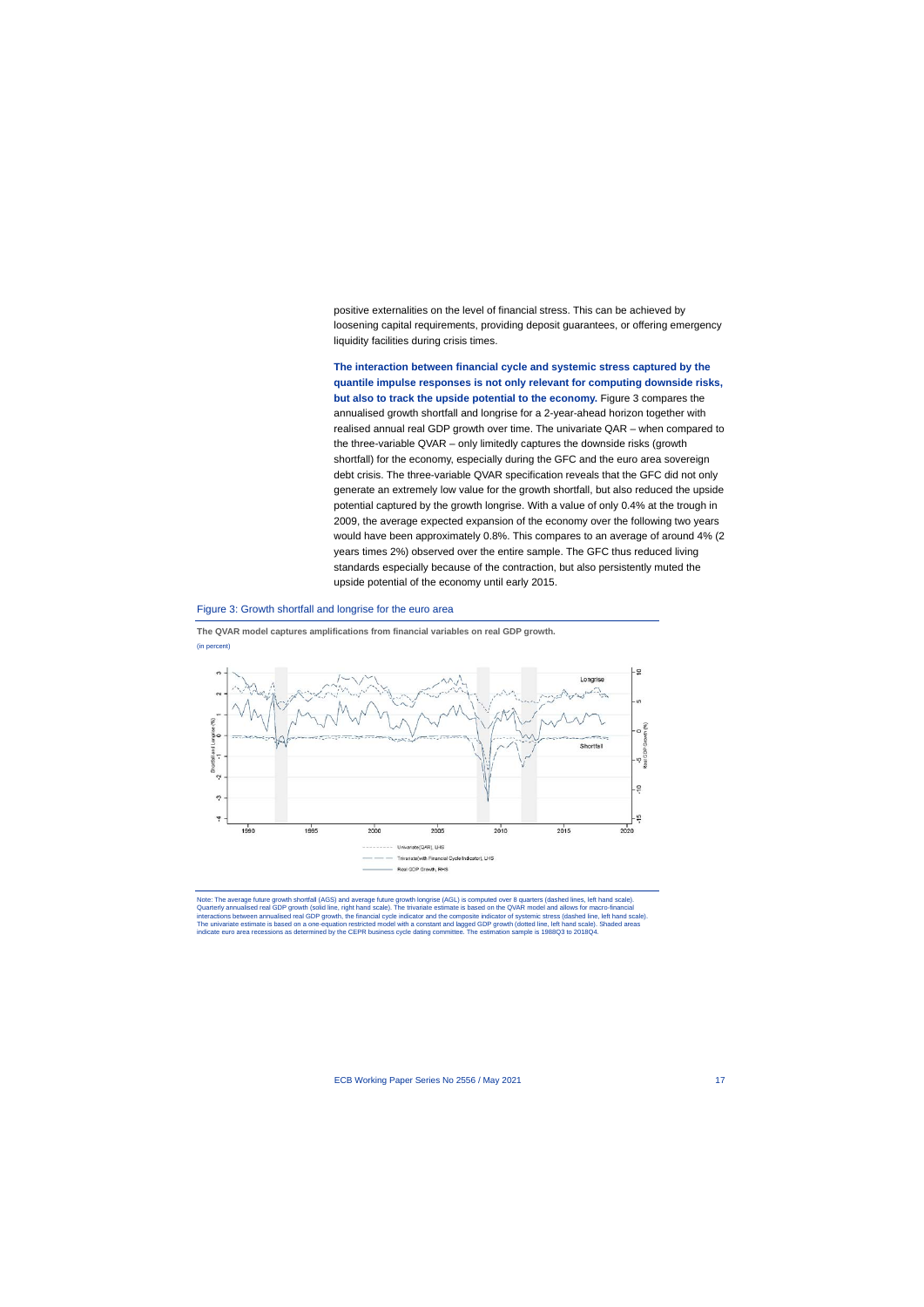# 4 Applications for macroprudential policy

This section considers three policy applications of the estimated Quantile VAR. The first application is a macro-financial stress test designed as a sequence of standardised shocks applied at each point in time to monitor underlying vulnerabilities of the financial system and the economy. The second policy exercise assesses the implications of a macroprudential authority to fully stabilising the financial cycle around its conditional median. The third exercise is a counterfactual to capture the intertemporal trade-off between taming the financial cycle in times of exuberance and supporting financial conditions in times of stress through looser policies.[11](#page-18-0) 

# 4.1 Macro-financial stress test

**Underlying vulnerabilities of the economy can be uncovered by exposing it to macro-financial stress scenarios.** The macro-financial stress test responds to the question what would happen to forecasted tail GDP growth if subjected to adverse financial shocks. It conditions the estimated model on a sequence of adverse shocks and focuses on the 10<sup>th</sup> percentile of forecasted GDP growth.<sup>[12](#page-18-1)</sup> The 'stressed GDP growth' captures one aspect of macroprudential policy stance as it reveals underlying vulnerabilities of the economy and signals if adjustments in the calibration of macroprudential instruments are warranted.

**The macro-financial stress test is designed as a fixed sequence of adverse shocks, similar to those observed during the Global Financial Crisis or in times of the coronavirus crisis, hitting the economy at any given point in time.** 

By exposing the economy to the same sequence of shocks over time, the conditional forecasts track the implied response to the entire future real GDP growth distribution in a standardised manner. The shock series is applied to all three variables of the model, real GDP growth, the financial cycle and the systemic stress indicator. In the case of the GFC stress the calibration corresponds to the shocks observed in the midst of the GFC between 2008Q2 and 2009Q2. Technically speaking, the scenario places GDP growth, the financial cycle and CISS at their observed quantile realization for four consecutive quarters starting in 2008 Q2.<sup>[13](#page-18-2)</sup> As a result, the outcome of the stress scenario performed in 2008 Q2 coincides - by construction with the actual GDP contraction observed in 2009 Q2 (see [Figure 4\)](#page-19-0). We then apply the same scenario associated with these quantile realisations at each point in time.

<sup>&</sup>lt;sup>11</sup> The quantitative results of the macro-financial stress test and the counterfactual exercise for the macroprudential stance metric are identical to those in Chavleishvili et al. (2021).

The scenario is similar to those by Adrian et al. (2019) but expands to also consider adverse realisations for the financial cycle in the stress scenario.

<span id="page-18-2"></span><span id="page-18-1"></span><span id="page-18-0"></span><sup>&</sup>lt;sup>13</sup> The exercise is conducted using the full sample parameter estimates to focus on the interaction of stress scenario and the initial conditions at each point in time, rather than emphasizing the changing information set available to forecasters.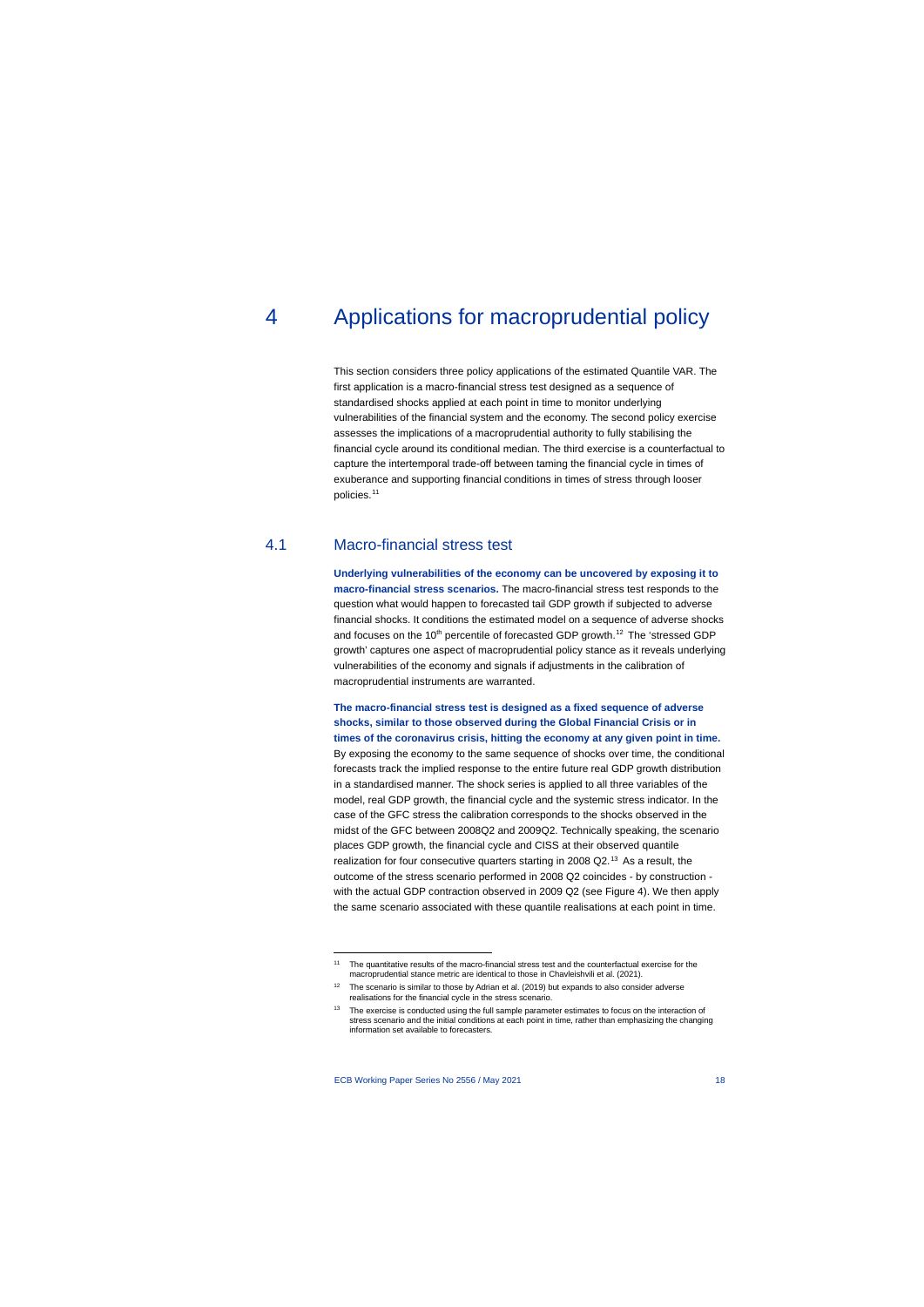**As the model accounts for a non-linear transmission, the resulting forecasts will vary because of changing states of the economy as well as the varying transmission of the shocks given the different states of the economy at the onset of the stress.** Differently to a linear VAR, the QVAR model accounts for the non-linear interaction between the state of the economy at the onset of the stress and the scenario itself. [Figure 4](#page-19-0) depicts the estimated real GDP growth four quarters ahead, conditional on the standardised stress scenario materialising over four quarters at each point in time. The median of the annual stressed GDP growth series amounts to around -4% (depicted by the middle horizontal line), reflecting the large adverse shock captured by the scenario. Box B offers a comparison with a stress scenario based on the coronavirus shock from early 2020.

#### Figure 4: Euro area resilience to a standardised macro-financial stress test

<span id="page-19-0"></span>

**The stress test provides real-time indications of vulnerabilities to the real economy.** Annual GDP growth at 10th percentile in percent, as realised in historical data (dashed line) and under stress (solid line).

Notes: Dashed line: euro area annualised quarterly real GDP growth (historical data). Solid line: predicted average annualised quarterly real GDP growth one year ahead conditional on stress scenario of four consecutive quarters with quantile realizations for<br>GDP growth, the financial cycle and CISS that occurred as of 2008 Q2. Horizontal lines ref Predictions are based on full sample parameter estimates based on estimation sample 1988Q3 – 2018Q4.

**Two episodes stand out as particularly vulnerable periods: the global financial crisis in 2008-2009 and the euro area sovereign debt crisis in 2011-2012.** Thanks to the four-quarter ahead shock scenario, stressed GDP growth starts to deteriorate already as early as 2007Q3. The macro-financial stress test indicates that the underlying vulnerability of the economy amplifies the stress given the realisations of the variables during the GFC episode. A comparison with the euro area sovereign debt crisis illustrates sizable vulnerabilities in 2011, but the realised declines in real GDP were more benign. Seen through the lens of the model, it appears that the realised shocks during the sovereign debt crisis were either smaller

or effectively attenuated through policy interventions. When considering the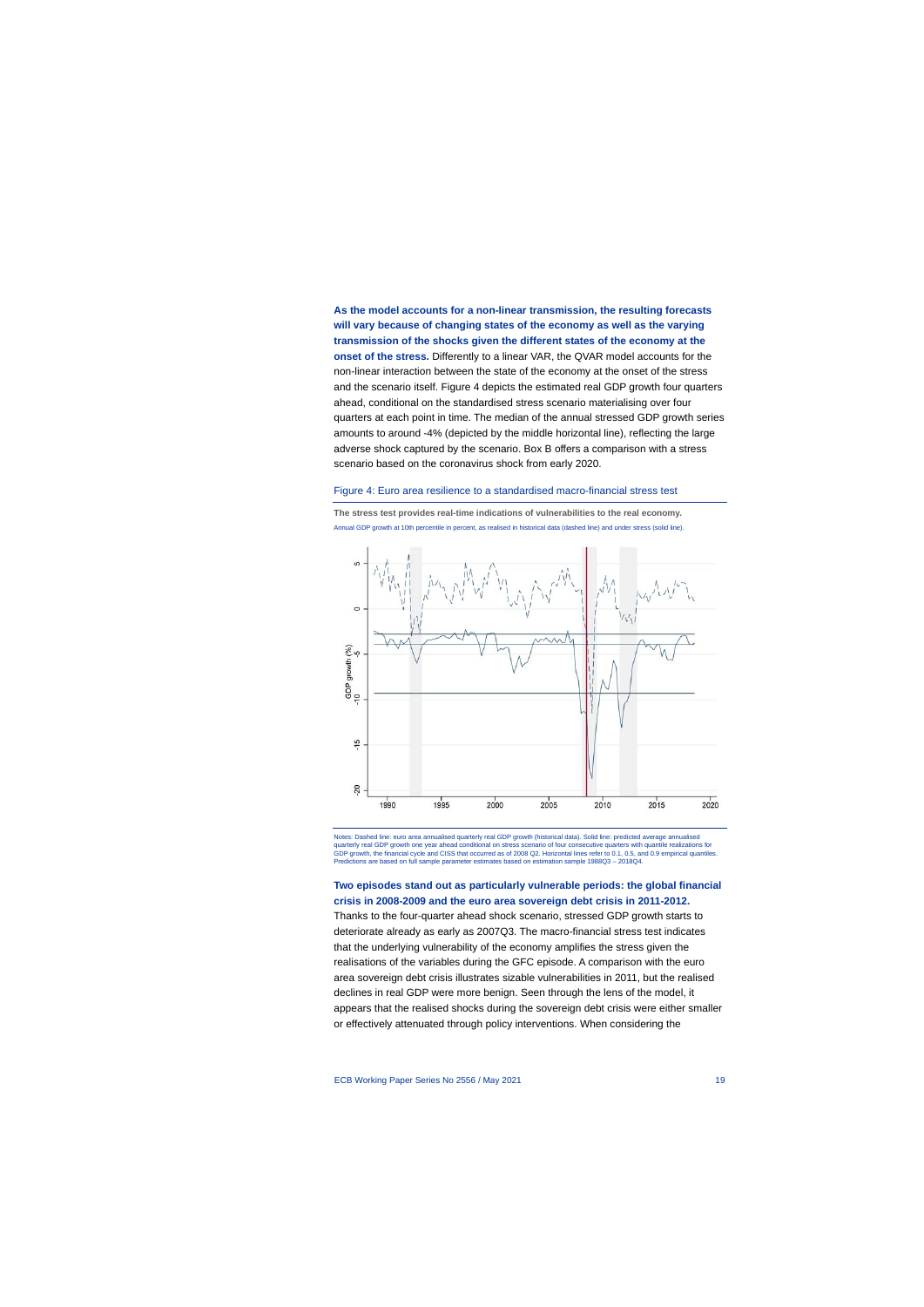individual time series, it becomes evident that the tail of forecasted real GDP growth is particularly vulnerable when financial imbalances and systemic stress are high (see [Figure 1\)](#page-14-0). Additional comparisons with the recession following the ERM crisis in 1992-93 and the downturn following the dot-com bubble, reveal a more resilient euro area financial system at the time.

#### Box B – The coronavirus crisis through the lens of the Quantile VAR

**The coronavirus crisis hitting the euro area economy from March 2020 provides an example of an extreme stress scenario for the macro-financial conditions given the unprecedented size of the real shocks.** Through the lens of the trivariate QVAR model, the coronavirus shock implied a surge in financial stress, captured by the CISS, accompanied by a slight decline in the financial cycle and a severe decline in real GDP growth. The crisis can be characterised as being a negative shock on real economic activity of unprecedented dimension given the lockdown measures, while the GFC originated in the financial sector. Based on the time series observed until 2020Q2, this box provides the conditional forecast of annualised real GDP growth three years ahead and uses the coronavirus crisis as basis for a stress test, complementary to the GFC scenario in the main text.

**The forecasted annual real GDP growth distribution conditional on the coronavirus shock features large downward asymmetries around the median forecast.** The QVAR can capture the non-linear transmission of shocks over the forecasted distributions of the individual variables. Given the historical regularities in which variables mutually amplify each other in downside tail events, quarterly real GDP growth at the  $5<sup>th</sup>$  or 10<sup>th</sup> percentile of the distribution is forecasted to further decline in 2020Q2 before recovering (Figure B.1). At the same time, the upside potential of the economy is strongly muted. As a result of the strong left skew of the distribution, mean real GDP growth remains consistently below the median growth for the entire forecast horizon.

#### Figure B.1: Quarterly real GDP growth forecast distribution conditional on the coronavirus crisis

**The forecasted real GDP growth distribution exhibits larger asymmetries captured by the QVAR approach.** Quarterly GDP growth (in %) over 3-year forecast horizon, conditional on information up until 2020Q2.



Notes: Solid blue line corresponds to mean forecasted quarterly real GDP growth, solid red line is median (50<sup>th</sup> percentile) quarterly real GDP growth; dotted red lines correspond to forecasts for the 5<sup>th</sup>, 10<sup>th</sup>, 25<sup>th</sup>, 75<sup>th</sup>, 90<sup>th</sup>, 95<sup>th</sup> percentile (from bottom to top).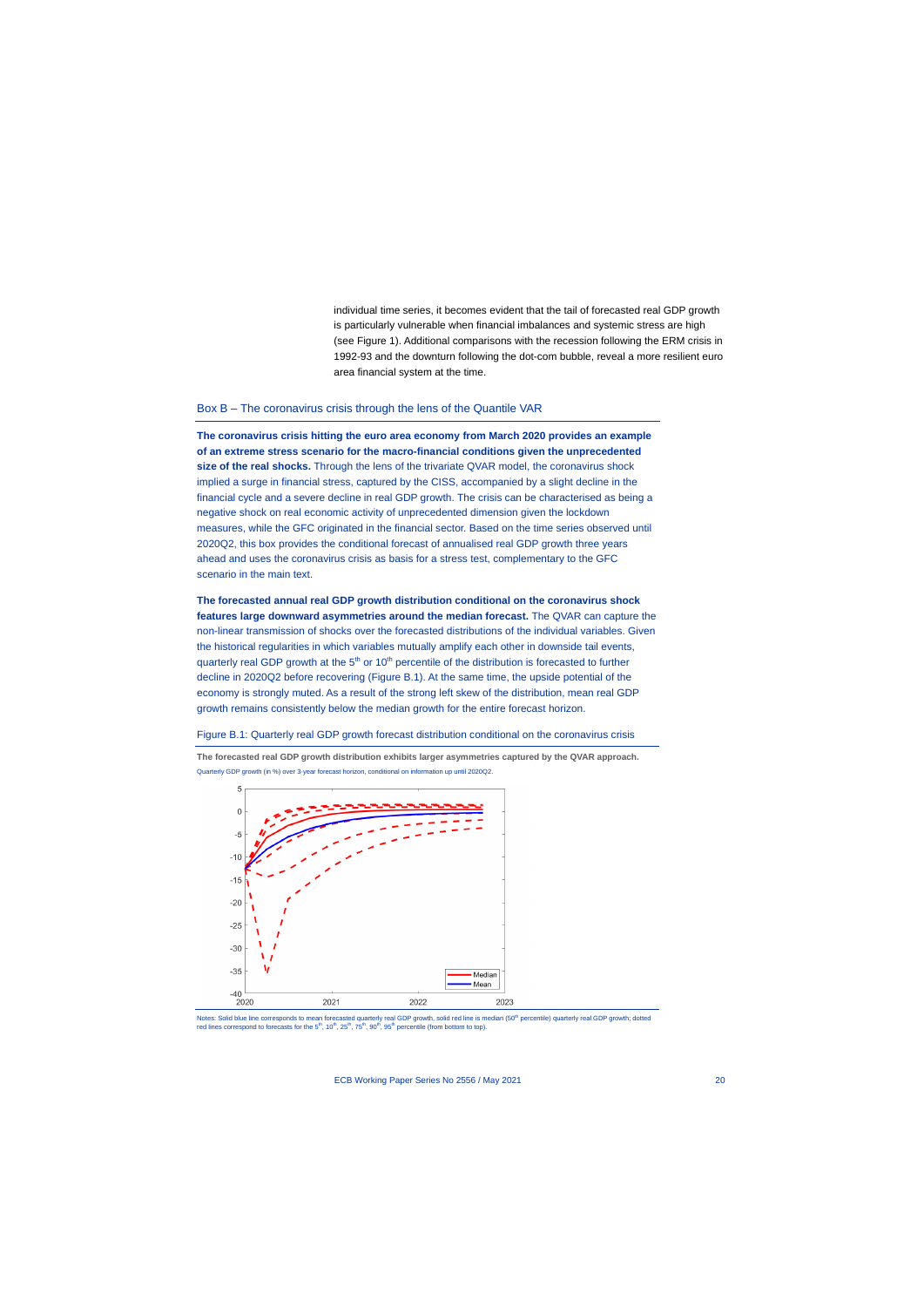**The coronavirus shock can also be used as basis for a stress scenario to complement the GFC scenario.** The choice of the specific stress scenario for the macro-financial stress test affects the assessment of the underlying economic and financial vulnerability. It is possible to compare the implications when considering the underlying shocks from the coronavirus crisis for stressed GDP relative to those from the GFC. A direct comparison of the two episodes in Figure B.2 reveals the exceptional size of the realised shocks during the coronavirus crisis, relative to standard GDP growth rates as well as relative to the GFC. The coronavirus scenario indicates that stressed real GDP growth ahead of the GFC would have been lower than ahead of the coronavirus crisis (see last observation ahead of the recessions of the two periods). The lower stressed GDP growth indicates the larger vulnerability ahead of the GFC as the same shock scenario would have triggered a larger decline in real GDP. Beyond the direct comparison, the application of the coronavirus shocks indicates the potential limitations of empirical models (also beyond the QVAR) to realistically predict model dynamics when the size of the shocks goes far beyond historical standards.

#### Figure B.2: Comparison of stress test based on GFC and Covid-19 scenarios

**The direct comparison of shocks from the GFC and from the coronavirus crisis illustrates the sizable real economic impact of the coronavirus crisis.**

Annual GDP growth (in %) as realised in historical data (blue line) and at  $10^{\text{th}}$  percentile under GFC stress (yellow line) and coronavirus crisis stress (orange).



Notes: Blue line: euro area annualised quarterly real GDP growth (historical data). Yellow line: predicted annualised quarterly real GDP growth at 10<sup>t</sup> percentile two quarters ahead conditional on quantile realizations for GDP growth, the financial cycle and CISS that occurred of 2008 Q4 and 2009Q1. Orange line: predicted annualised quarterly real GDP growth at 10<sup>th</sup> percentile two quarters ahead conditional on quantile realizations of 2020Q1 and Q2. Grey<br>shaded areas indicate euro area recessions. Predictions use sample pa capped at -40%.

> **The macro-financial stress test can inform macroprudential policy.** The stress test is effectively a quantitative yardstick to assess macroprudential stance in real time and to calibrate financial buffers for the financial system. Moderate levels of vulnerability indicate times when macroprudential capital buffers should be built up to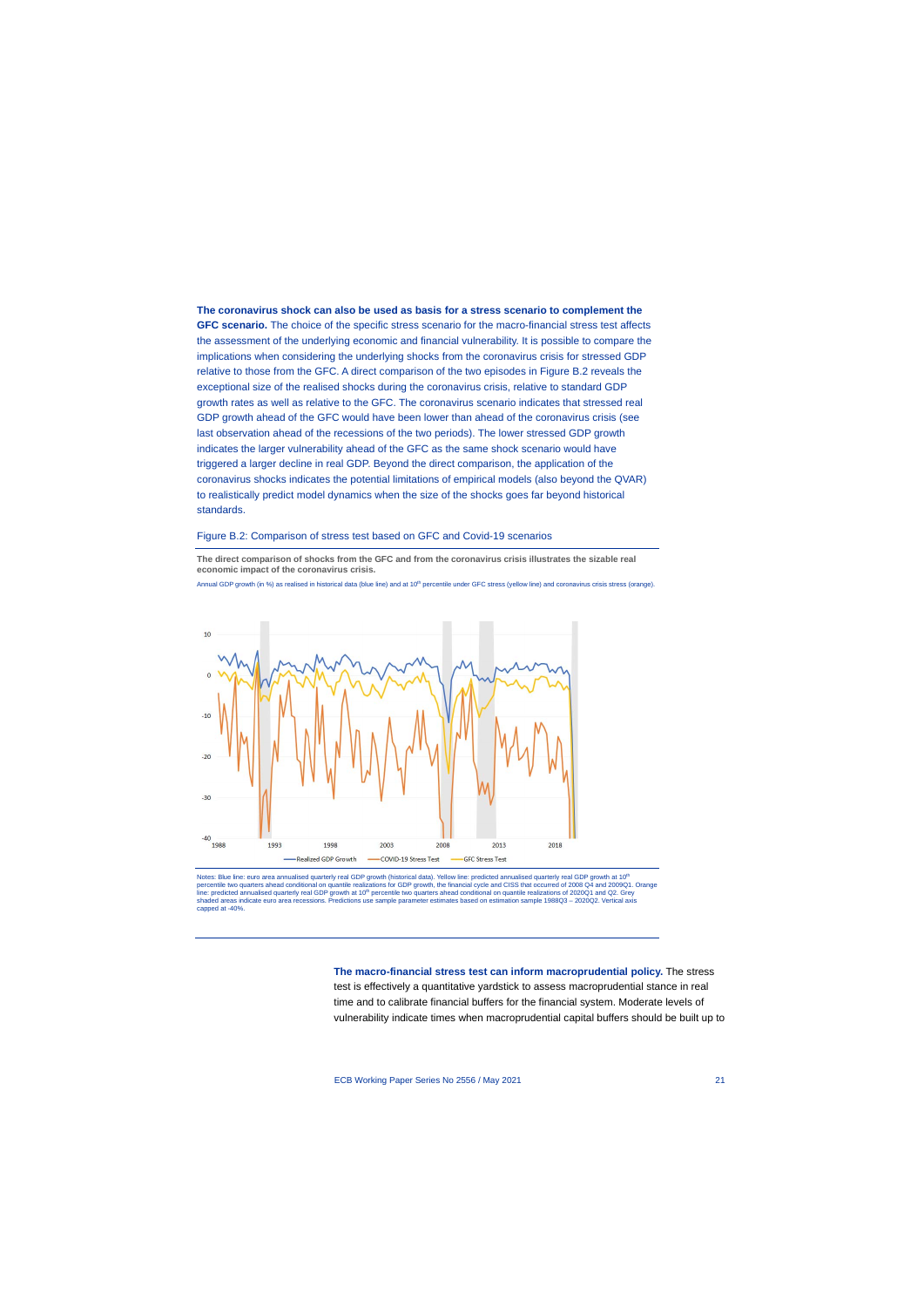support the financial system's resilience when stress hits. By increasing buffers in these periods would lean against excessive credit growth and would make them available for release when necessary. In turn, stress episodes are times when severely adverse shocks materialise and when macroprudential policy buffers should not only be released but also used by financial institutions to support financial conditions and the economy. A fully effective macroprudential policy would be able to stabilise the financial cycle and strongly curtail downside risks to the economy, as discussed in the next section.

# 4.2 Macroprudential policy to stabilise the financial cycle

**What are the economic benefits of fully stabilising the financial cycle?** We consider in this section an all-powerful macroprudential policymaker who is able to fully counteract large gyrations of the financial cycle. We want to analyse how the euro area real GDP growth distribution would differ in an environment where the financial cycle is stabilised by setting it to its conditional median without changing the remaining structural shocks to the economy.

**To implement the counterfactual financial cycle requires identifying the structural shocks to real GDP growth and the stress indicator.** We first assume that all model parameters remain fixed at their full-sample estimates. For each time period, we select the one-period ahead filtered structural shocks for real GDP and the CISS. In turn, for the financial cycle we select the one-period ahead conditional median realisation, in line with the assumption that the macroprudential policy can fully control the deviations of the financial cycle from its median. With these values at hand, we are able to iteratively rebuild a counterfactual series spanning the entire time horizon. The counterfactual time series accounts for the original structural shocks of real GDP growth and systemic stress but excludes the exogenous swings in the financial cycle as active drivers of the dynamics.<sup>[14](#page-22-0)</sup>

**The counterfactual paths for real GDP growth and systemic stress conditional on a stabilised financial cycle exhibit less asymmetry than their historical correspondents.** The panels i[n Figure 5](#page-23-0) compares the three historical time series for the euro area with their counterfactual series and the bottom right panel illustrates the kernel estimates of the real GDP growth distribution. As imposed, the counterfactual financial cycle does not exhibit the large swings observed in historical data.[15](#page-22-1) As a result of the stabilised financial cycle, systemic stress and real GDP growth also exhibit smaller deviations, especially during crisis times. This is due to the inherent non-linear amplification mechanisms between the financial cycle, systemic stress and real GDP growth, captured by the parameter estimates and

<sup>&</sup>lt;sup>14</sup> To interpret the outcome we need to assume that all quantile-specific parameters remain fixed at their full-sample estimates as the system is subjected to counterfactual shocks. This assumption can be phrased and tested in terms of the "super-exogeneity" of certain variables; see Engle et al. (1983) and Favero and Hendry (1992). Accordingly, the policy interventions should be small enough to not cause pronounced variation in deterministic parameters; see e.g. Lucas (1976).

<span id="page-22-1"></span><span id="page-22-0"></span><sup>&</sup>lt;sup>15</sup> The counterfactual sets the values for the financial cycle at each point in time to its one-quarter ahead conditional median which varies given that the realisations of real GDP and CISS from the previous period endogenously propagate based on the estimated parameters of the QVAR.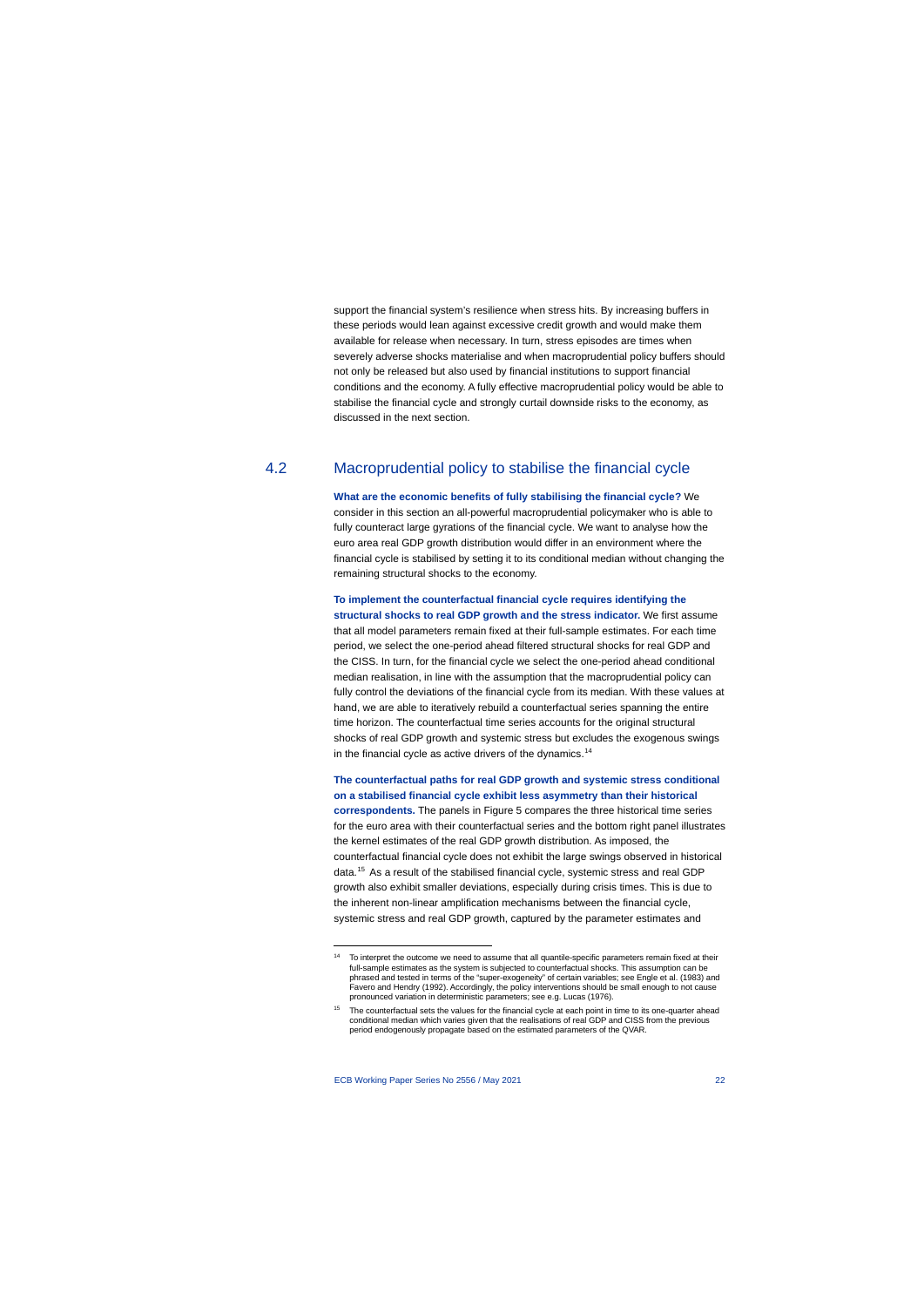illustrated in the quantile impulse response functions o[f Figure 2.](#page-16-0) The resulting real GDP growth distribution (bottom right panel) illustrates how the stabilised financial cycle especially reduces the downside skew while leaving the upper tail of the distribution broadly unaffected (see [Table 1](#page-24-0) for descriptive statistics). By stabilising the financial cycle, the macroprudential authority effectively mitigates downside risks by limiting the downside amplification mechanisms between the cycle and systemic stress.

#### Figure 5: Implications from a stabilised financial cycle



**A stabilised financial cycle implies reduces downside amplifications for real GDP growth.** 

<span id="page-23-0"></span>Note: Historical data as solid lines, counterfactual realizations as dashed lines. The counterfactual exercise assumes that the policy maker sets the financial cycle to its one-quarter ahead conditional median for each quarter. Top left panel: quarterly annualiseised real GDP growth for the euro area in percent, top right panel: financial cycle (range from -0.5 to<br>0.5), bottom left panel: systemic stress indicator CISS (range from 0 to +1), botto

**The potential trade-offs facing the macroprudential authority are illustrated by Table 1. By smoothening the financial cycle, both the lower and upper tails of the distribution are shifted towards the centre.** This implies lower downside risk, but also lower upside potential. In this specific example, it turns out that the mean under the counterfactual distribution (1.83) is higher than the mean under the historical distribution (1.66), because the shift in the left tail is more pronounced than the shift in the right tail. According to the objective function (4), the macroprudential authority would prefer the counterfactual distribution for any value of the downside risk aversion coefficient  $\lambda$ . There may be nevertheless circumstances in which the comparison with the counterfactual distribution requires to take a stand on the coefficient  $\lambda$ .

**Growing evidence indicates that macroprudential policies are effective in dampening downside risks to economic growth related to financial vulnerabilities**, see e.g. Cerutti et al. (2017) and Brandao-Marques et al. (2020).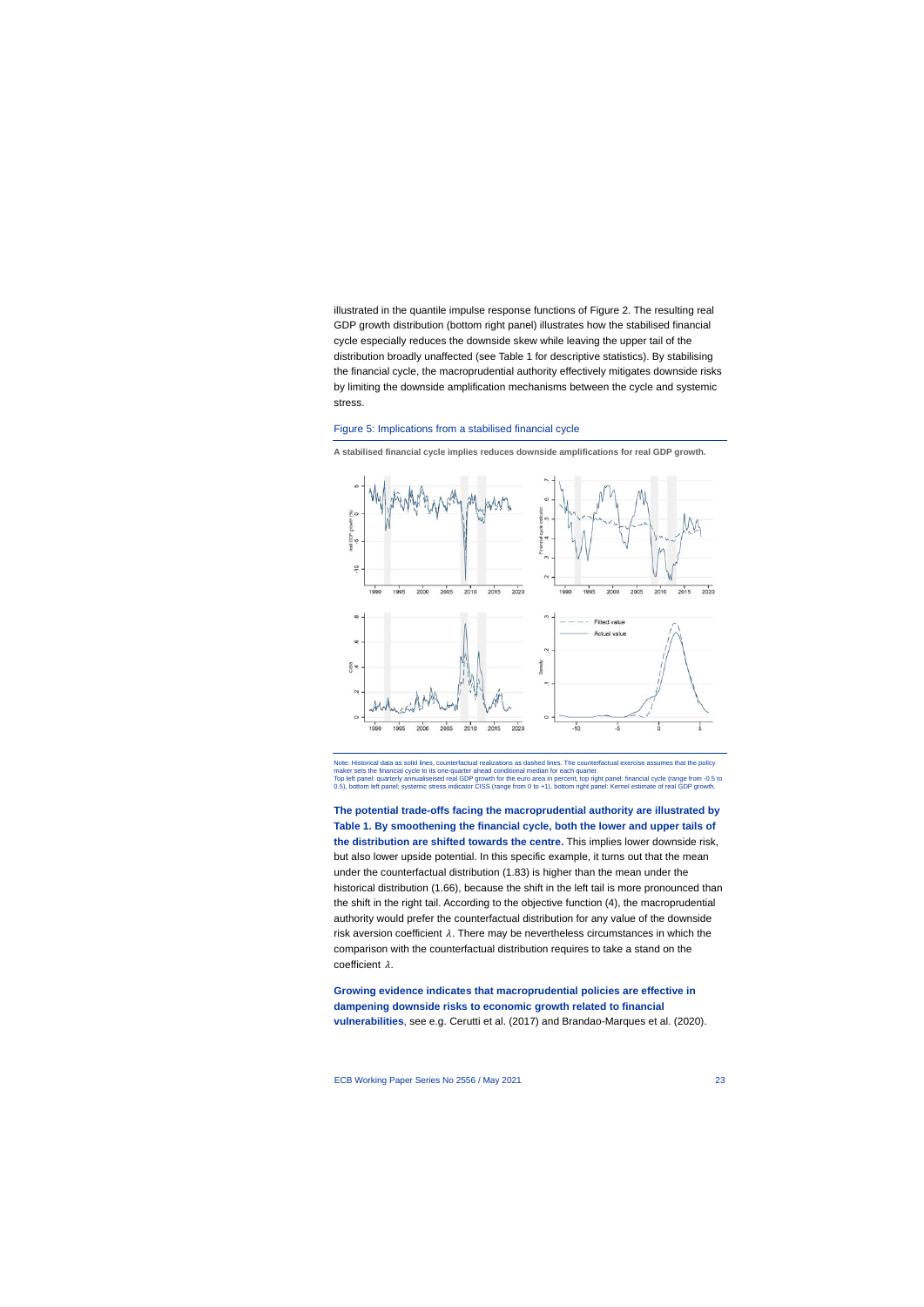The results obtained via the counterfactual show that counteracting the swings in financial vulnerabilities implies little-to-no cost for average GDP growth. However, macroprudential policymakers will not always be able to fully steer the financial cycle to its median but, instead, be able to partially offset the swings of the financial cycle. A key question for policymakers is thus when to intervene and if so by how much.

#### Table 1: Annual real GDP growth distribution: historical vs counterfactual statistics

**The counterfactual time series result from a stabilised financial cycle.** (in percent)

|                                      | <b>Historical annual real GDP growth</b> | Counterfactual annual real GDP growth<br>(with financial cycle at median) |
|--------------------------------------|------------------------------------------|---------------------------------------------------------------------------|
| <b>Mean</b>                          | 1.66                                     | 1.83                                                                      |
| <b>Standard deviation</b>            | 2.28                                     | 1.56                                                                      |
| <b>Skewness</b>                      | $-2.33$                                  | $-1.31$                                                                   |
| <b>Kurtosis</b>                      | 13.93                                    | 8.51                                                                      |
| 5 <sup>th</sup> percentile           | $-1.59$                                  | $-0.30$                                                                   |
| 10 <sup>th</sup> percentile          | $-1.04$                                  | 0.13                                                                      |
| Median (50 <sup>th</sup> percentile) | 1.98                                     | 1.89                                                                      |
| 90 <sup>th</sup> percentile          | 3.79                                     | 3.71                                                                      |
| 95 <sup>th</sup> percentile          | 4.46                                     | 4.24                                                                      |

Note: The counterfactual exercise assumes that the policymaker sets the financial cycle to its one-quarter ahead conditional median for each quarter

# <span id="page-24-0"></span>4.3 Towards a metric for macroprudential policy stance

**An intense debate revolves around the management of the financial cycle and the specific timing and calibration of macroprudential policies.** While the previous section provided evidence on the benefits to fully stabilise the financial cycle, this section illustrates the use of the risk management framework to inform policy decisions. Specifically, we ask the question when would a macroprudential policymaker draw net benefits from cyclically tightening policy measures before loosening them again at a later stage? The counterfactual exercise speaks directly to the intertemporal trade-off typically faced by macroprudential authorities when financial conditions are frothy and they need to decide if to raise the countercyclical buffer to lean against imbalances and, if so, by how much (see Detken et al., 2014).

## **The thought experiment requires an active macroprudential policy strategy which tightens policy in the short-run and loosens it at a later stage in crisis times.** In our model experiment, we define first a passive macroprudential policy as

one where the financial cycle evolved at its  $60<sup>th</sup>$  percentile over the first six quarters and at its  $10<sup>th</sup>$  percentile for the subsequent six quarters in crisis times. The active macroprudential policy reduces the financial cycle by 10 percentiles over the first six quarters (short-term), with the assumption that this gives space to lift it by 10 percentiles during the financial crisis seven to twelve quarters ahead. We refer to Chavleisvili et al. (2021) for details. The crisis is captured in the model by a combination of high values for the CISS and low values for the financial cycle. The thought experiment thus contains a tighter macroprudential policy over six quarters,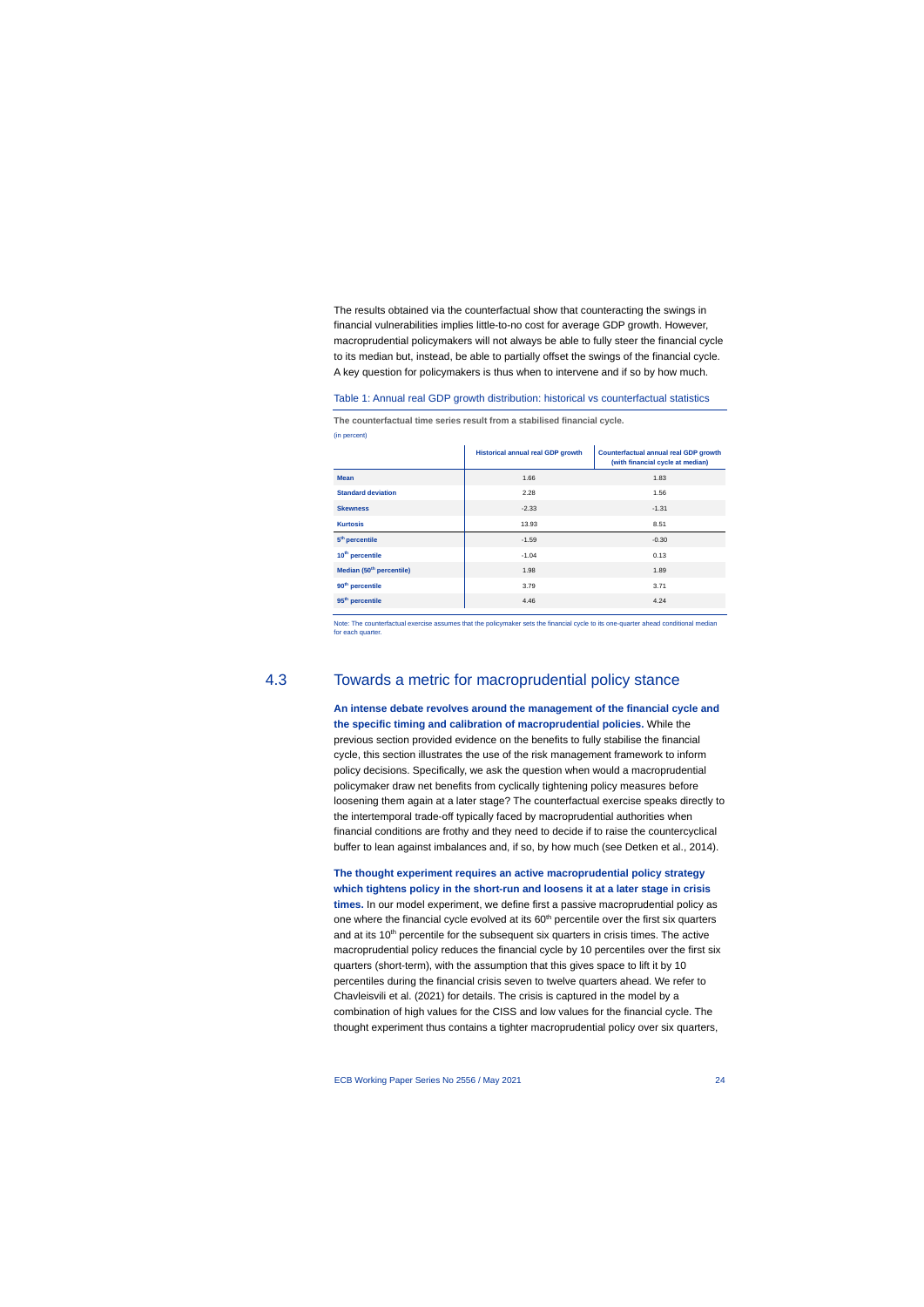assumes a crisis over the subsequent quarters and sets a looser macroprudential policy during the crisis. This is in line with the strategy adopted for the countercyclical buffer which is intended to increase well ahead of mounting imbalances in the banking sector to offer an opportunity to support it against unforeseen impairments and to support the sustainable provision of credit to the real economy in the subsequent downturn, see Darracq Pariès et al. (2019) and Babić and Fahr (2019). Differently to reality, the thought experiment assumes a fixed time period for the onset of the crisis to illustrate the intertemporal trade-off by policymakers and assumes and that policymakers can effectively lift the financial cycle by releasing macroprudential measures. In reality the macroprudential policymaker may face difficulties in alleviating tight market conditions, especially in a severe financial crisis. We abstract from these additional aspects to focus on the intertemporal trade-off instead.

**We equip the policymaker with a quantitative objective function to assess the net benefits of the active countercyclical macroprudential policy.** The forwardlooking objective function in equation *(4)* maximises discounted expected GDP growth and additionally penalises downside risks by the factor  $\lambda > 0$  over the entire future. To illustrate its policy application we limit in this exercise the forward-looking horizon to 12 quarters, disregard the discount factor ( $\beta = 1$ ) and set the penalisation factor to  $\lambda = 0.5$ , indicating a 50% higher weight on negative relative to positive GDP growth rates. The resulting value of the policy objective varies with expected growth and especially so when downside risks are large. Based on the objective function we ask if a more countercyclical macroprudential policy could raise the value for the objective. Figure 6 reports the difference between the values of the objective function under the active (countercyclical) and passive policies described above. This difference in the objective value represents the macroprudential stance metric for the policymaker.

**The macroprudential stance metric provides indications for additional** 

**tightening or loosening.** If the difference of the objective function in the counterfactual and the historical series is positive, there are gains in initially taming the financial cycle to support it later when the crisis hits[. Figure 6](#page-26-0) plots the stance metric and reveals that the net benefits from actively leaning against the financial cycle are positive most of the time. They are maximal during the late 1990s before the bust of the dot-com boom in 2000, and during the mid-2000s before the onset of the GFC in 2007. This is intuitive, as the financial system was buoyant during these times, arguably sowing the seeds for the busts later on. However, a tighter policy during the GFC of 2008-2009 or during the euro area sovereign debt crisis in 2011- 2012 would have amplified downside risks, even if policy had released the measures later on. During these times the financial system was already deleveraging and an additional tightening would have made matters worse.

**In exuberant times, a tightening of macroprudential policy would raise welfare by taming the financial cycle and bringing it closer to the median.** In turn, it appears less effective in raising welfare during crisis times. This underlines the need for tightening macroprudential policy in good times, in line with the arguments for macroprudential space (Darracq Pariès et al. 2019 and 2020).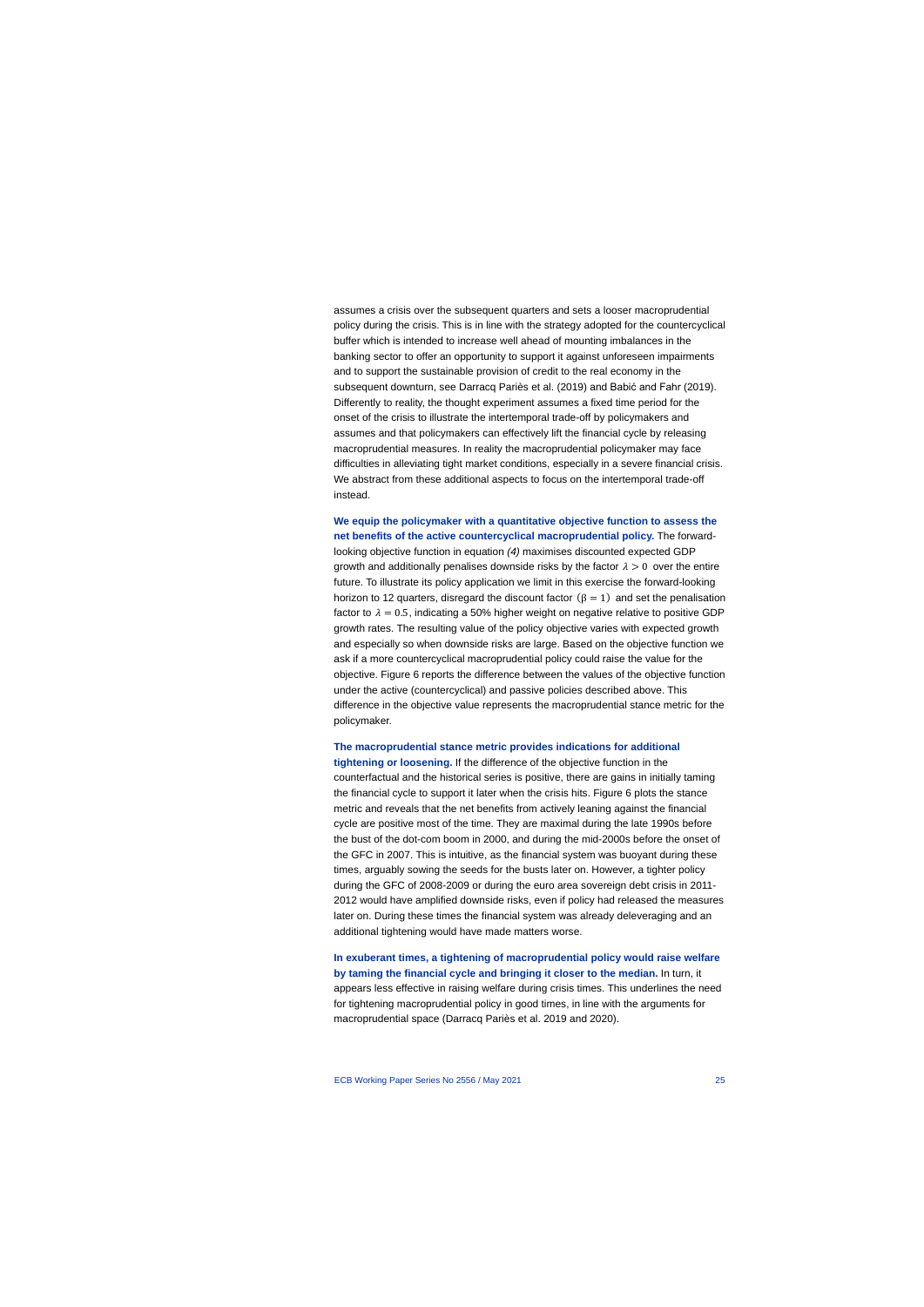



**A countercyclical macroprudential policy tends to reap benefits most of the time.**

<span id="page-26-0"></span>Note: The solid indicates net benefits of adopting an actively countercyclical macroprudential policy based on the objective function (5). Parameters are chosen as  $\beta = 1$ ,  $\lambda = 0.5$ ,  $\tau = 0\%$  and  $H = 12$  applied to the full sample estimates from 1988Q3 to 2018Q4. Shaded areas indicate euro area recessions based on CEPR.

### **The stance metric is mildly correlated with the euro area financial cycle, suggesting that it is a valuable variable to inform macroprudential policy**

**discussions.** The countercyclical exercise provides indications for specific time periods in which it is worthwhile to actively manage the financial cycle by initially taming it with a view to supporting it in crisis times. The correlation between the assessment and the financial cycle indicator itself provides policymakers with a realtime indicator to guide policy action. Whil[e Figure 6](#page-26-0) points a mild correlation between the cycle and the stance, three episodes of discrepancy are worth discussing. During and following the recessions/downturns of the early 1990s and the early 2000s, the financial cycle was markedly subdued, but the stance metric would have provided only limited indications for the need to loosen macroprudential measures. Similarly, the subdued credit dynamics following the GFC are not sufficient an indication that the financial cycle would need additional support to support GDP growth. Instead, the stance metrics indicates that a gradual tightening starting at the end of 2013 could be warranted in case a downturn hits.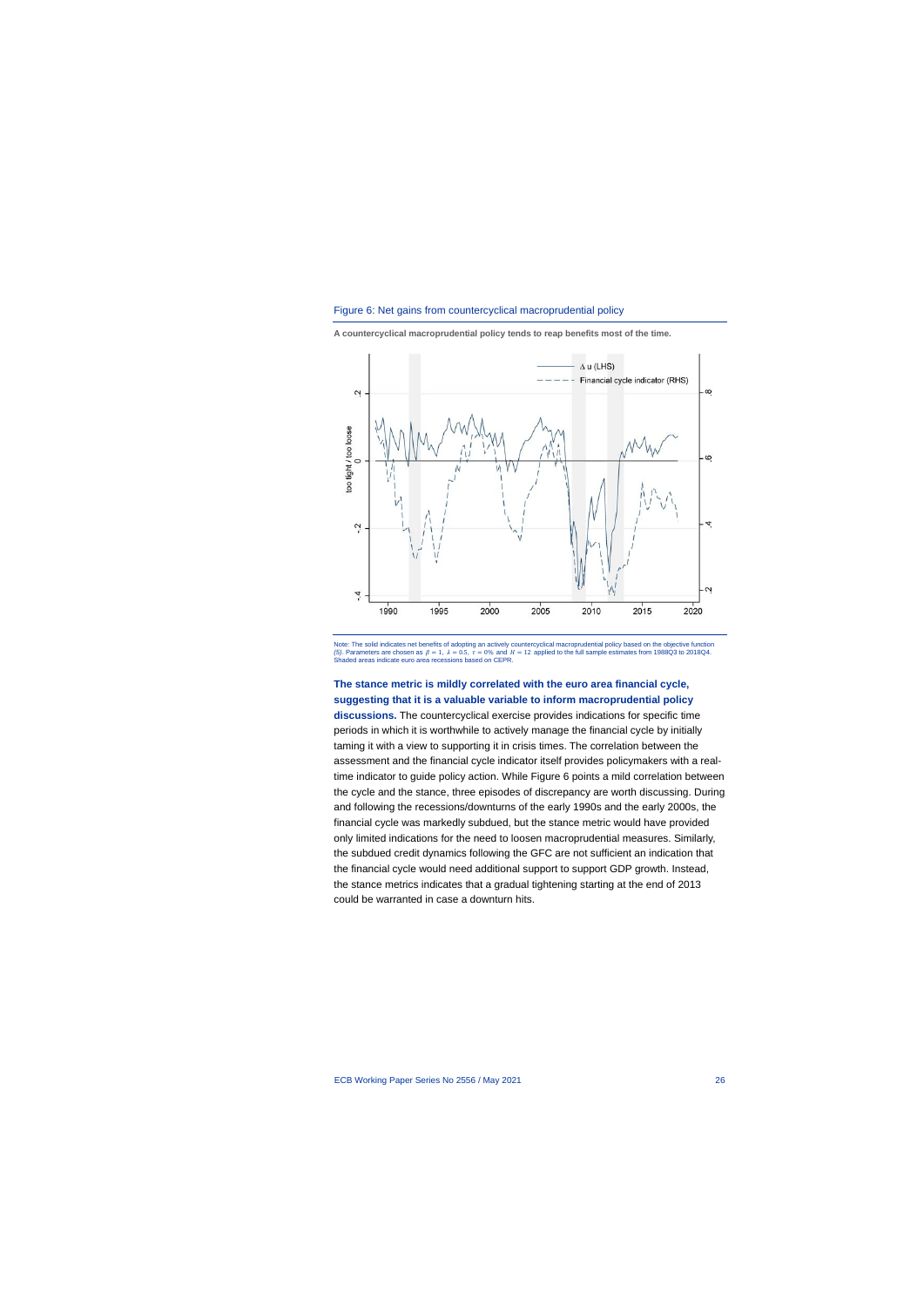# 5 Conclusion

**In this paper we discussed the use of a Quantile Vector Autoregression (QVAR) estimated on euro area data as a risk management tool for macroprudential policy.** The QVAR takes account of asymmetries and interactions among variables of financial vulnerability, systemic stress and real GDP. It allows estimating and forecasting the entire distribution for the growth outlook. The risk management approach explicitly takes account of tail risks in addition to expected growth and offers an operational implementation for macroprudential policy. The proposed risk management framework lends itself to assess changes in vulnerabilities of the macro-financial system and to assess policy impacts by steering financial cycles and counteracting systemic stress.

#### **Three applications of the QVAR model illustrate its usefulness in the**

**macroprudential policy context.** The QVAR model lends itself for a forward-looking macro-financial stress test to identify underlying vulnerabilities in the economy in a timely manner. It reveals that the stabilisation of the financial cycle reduces amplification thereby reducing downside risks and raising expected mean GDP growth. This provides empirical evidence that macroprudential policy can effectively raise GDP growth in the long run. Based on the model estimates we propose a macroprudential stance metric in which we consider the net benefits of a short-term marginal tightening to be loosened at a later stage should a crisis hit.

**The GaR framework can also be used to assess the relative effectiveness of macroprudential policy relative to other policies.** Adrian et al. (2020b) extend the New Keynesian (NK) model to include endogenous risk giving rise to a vulnerability channel of monetary policy through risk-taking by economic agents. By expanding the GaR framework to also account for interest rates and inflation – in addition to the financial cycles and systemic stress (Chavleishvili et al., 2021) – provides an important empirical contribution to the relative assignment of objectives to monetary and macroprudential policy respectively (Fahr and Fell, 2017).

### **The use of a multivariate quantile regression approach and its application to macroprudential policy indicates potential avenues for future development.**

The strong role played by endogenous interactions and non-linear feedback loops between financial and real economy variables point to remaining research on multiequation modelling to carve out the specific transmission mechanisms underlying the aggregate interactions identified in this setting. The application in this paper focussed on the euro area. The companion paper Chavleishvili et al. (2021) provides additional estimates for the US. More generally, the expansion of quantile regression approaches to panel setups and multi-country estimation models can help strengthen research on cross-border transmission mechanisms of financial risk and real activity. Finally, recent developments in DSGE modelling have emphasised nonlinearities from occasionally binding constraints or financial amplifiers. The empirical QVAR model of this paper provides an estimation framework to empirically validate the implications of these models on their aggregate dimensions.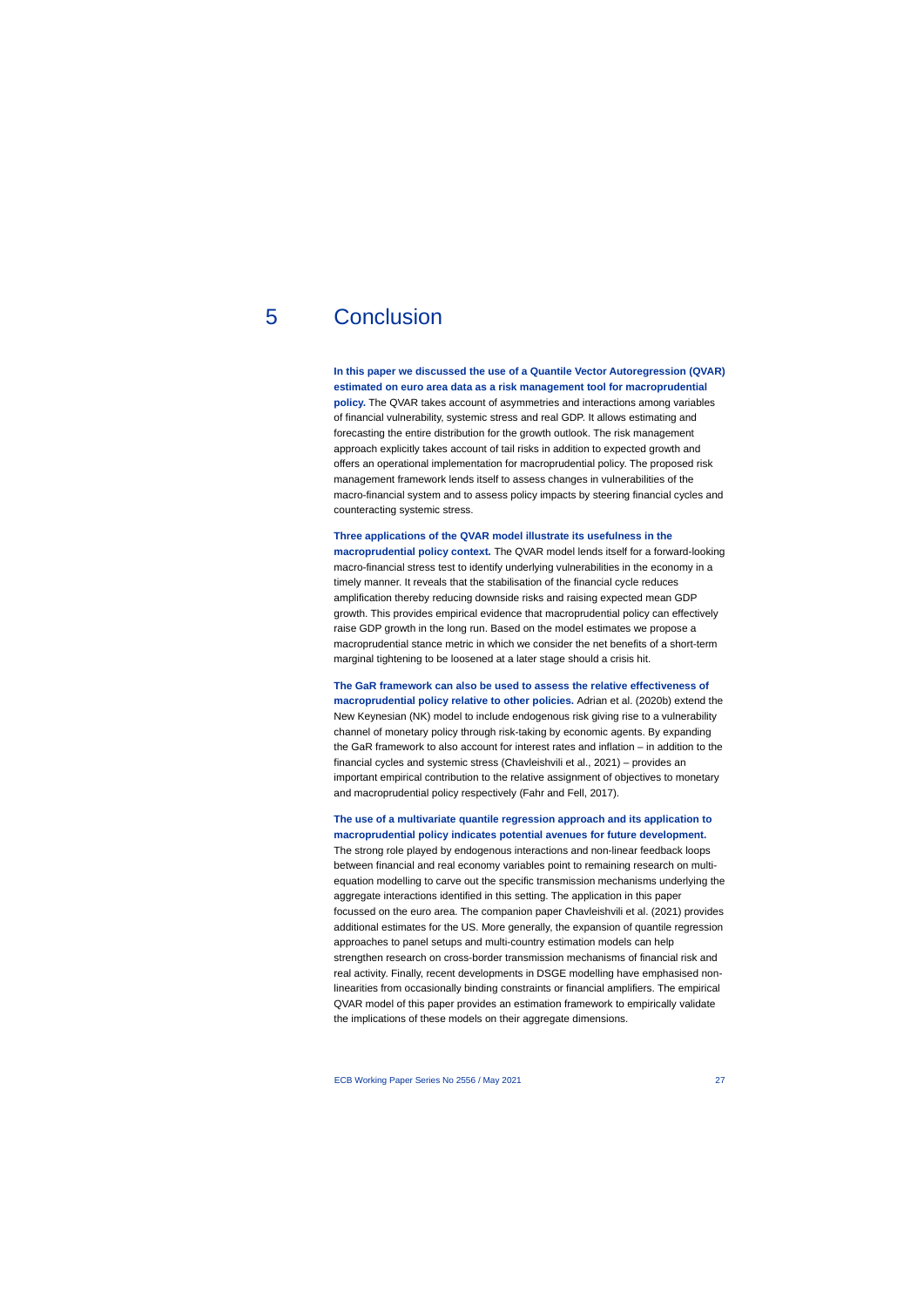# 6 References

Adams, P., T. Adrian, N. Boyarchenko, D. Giannone, N. Liang and E. Qian (2020), "What Do Financial Conditions Tell Us about Risks to GDP Growth?", Federal Reserve Bank of New York Liberty Street Economics, May.

Adrian, T., N. Boyarchenko and D. Giannone (2019). "Vulnerable Growth", American Economic Review, 109(4), 1263-89, April.

Adrian, T., N. Boyarchenko and D. Giannone (2020a), "Multimodality in macrofinancial dynamics", NY Fed staff reports 903, 1–54.

Adrian T., F. Duarte, N. Liang and P. Zabczyk (2020b), "Monetary and Macroprudential Policy with Endogenous Risk", Working Paper No. 2020/236, International Monetary Fund, November.

Adrian, T., F. Grinberg, N. Liang and S. Malik (2018), "The term structure of growthat-risk", Working Paper No. 18/180, International Monetary Fund, August.

Aikman, D., J. Bridges, S. H. Hoke, C. O'Neill and A. Raja (2019), "Credit, capital and crisis: a GDP-at-risk approach", Staff Working Paper No. 824, Bank of England, September.

Aikman, D., A. Haldane and B. Nelson (2015), "Curbing the credit cycle", The Economic Journal, 125(585), 1072-109.

Alessi, L. and C. Detken (2018), "Identifying excessive credit growth and leverage", Journal of Financial Stability, 35(C), 215-225.

Allen, F. and D. Gale (2000), "Financial contagion", Journal of Political Economy, 108(1), 1-33.

Almon, S. (1965), "The distributed lag between capital appropriations and expenditures", Econometrica 33(1), 178–96, January.

Ampudia, M., M. Lo Duca, M. Farkas, G. Perez Quiros, M. Pirovano, G. Rünstler and E. Tereanu (2021), "On the effectiveness of Macroprudential Policies", ECB Discussion Paper.

Anderson, R., J. Danielsson, C. Baba, U. S. Das, H. Kang and M. A. Segoviano (2018), "Macroprudential Stress Tests and Policies: Searching for Robust and Implementable Frameworks", Working Paper No. 18/197, International Monetary Fund, September.

Babić, D. and S. Fahr (2019), "Shelter from the storm: recent countercyclical capital buffer (CCyB) decisions", ECB Macroprudential Bulletin No 7.

Benoit, S., J.E. Colliard, C. Hurlin and C. Pérignon (2017), "Where the risks lie: A survey on systemic risk", Review of Finance, 21(1), 109-152.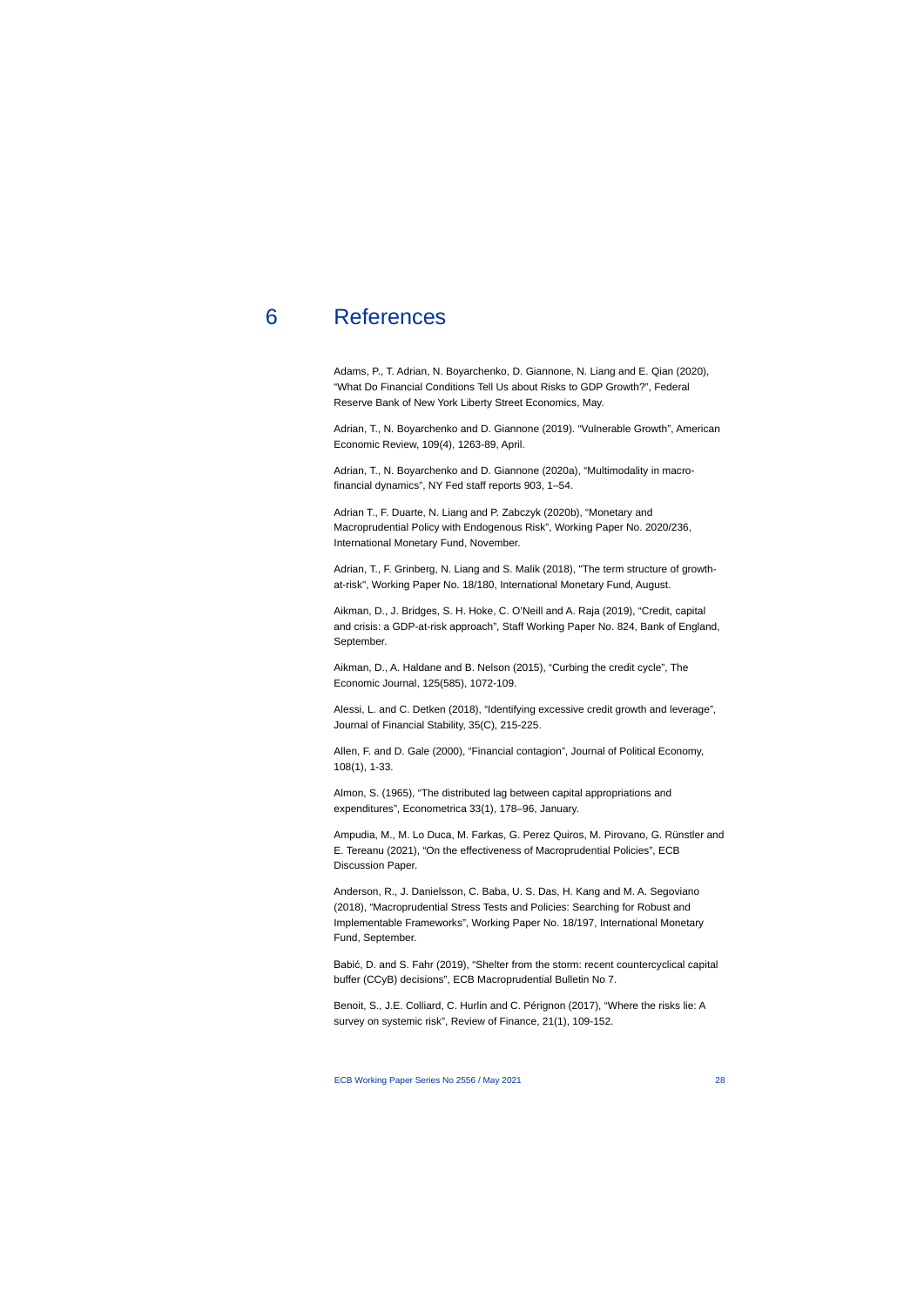Bernanke (2018), "The Real Effects of Disrupted Credit: Evidence from the Global Financial Crisis", BPEA Conference Drafts, Brookings Papers on economic activity, September.

Bianchi, J. and E. Mendoza (2020), "A Fisherian Approach to Financial Crises: Lessons from the Sudden Stops Literature new", Review of Economic Dynamics, 37, 254-283, August.

Boissay, F., F. Collard and F. Smets (2016), "Booms and Banking Crises", Journal of Political Economy, 124(2), 489-538.

Borio, C. (2003), "Towards a macroprudential framework for financial supervision and regulation?", BIS Working Papers No. 128.

Borio, C. and M. Drehmann (2009), "Assessing the risk of banking crises – revisited", BIS Quarterly Review, 29-46, March.

Borio, C. and P. Lowe (2002). "Asset prices, financial and monetary stability: exploring the nexus", BIS Working Papers, No. 114, July.

Brandao-Marques, L., G. Gelos, M. Narita and E. Nier (2020), "Leaning against the wind: An empirical cost-benefit analysis", Working paper No. 20/123, International Monetary Fund, July.

Budnik, K., M. Balatti Mozzanica, I. Dimitrov, J. Groß, I. Hansen, G. di Iasio, M. Kleemann, F. Sanna, A. Sarychev, N. Siņenko and M. Volk (2019), "Macroprudential stress test of the euro area banking system", Occasional Papers Series No 226, European Central Bank, July.

Caballero, R. and A. Simsek (2020), "Prudential monetary policy", MIT mimeo.

Caballero, D., B. Schwaab, A. Lucas, and X. Zhang (2020), "Risk endogeneity at the lender/investor-of-last-resort", Journal of Monetary Economics, Vol. 106, p. 283-297.

Carney, M. (2020), "The grand unifying theory (and practice) of macroprudential policy", speech given at University College London on 5 March 2020.

Cecchetti, S. G. (2006), "Measuring the macroeconomic risks posed by asset price booms", NBER working paper No. 12542, 1–31.

Cecchetti, S. G. and H. Li (2008), "Measuring the impact of asset price booms using Quantile Vector Autoregressions", unpublished manuscript.

Cerutti, E., S. Claessens, and L. Laeven (2017), "The use and effectiveness of macroprudential policies: New evidence", Journal of Financial Stability 28, 203–224.

Chavleishvili, S., R. F. Engle, S. Fahr, M. Kremer, S. Manganelli and B. Schwaab (2021) "The risk management approach to macro-prudential policy", Working Paper Series No 25XX, European Central Bank.

Chavleishvili, S. and M. Kremer (2021), "Measuring Systemic Financial Stress and its Impact on the Macroeconomy", European Central Bank, January, mimeo.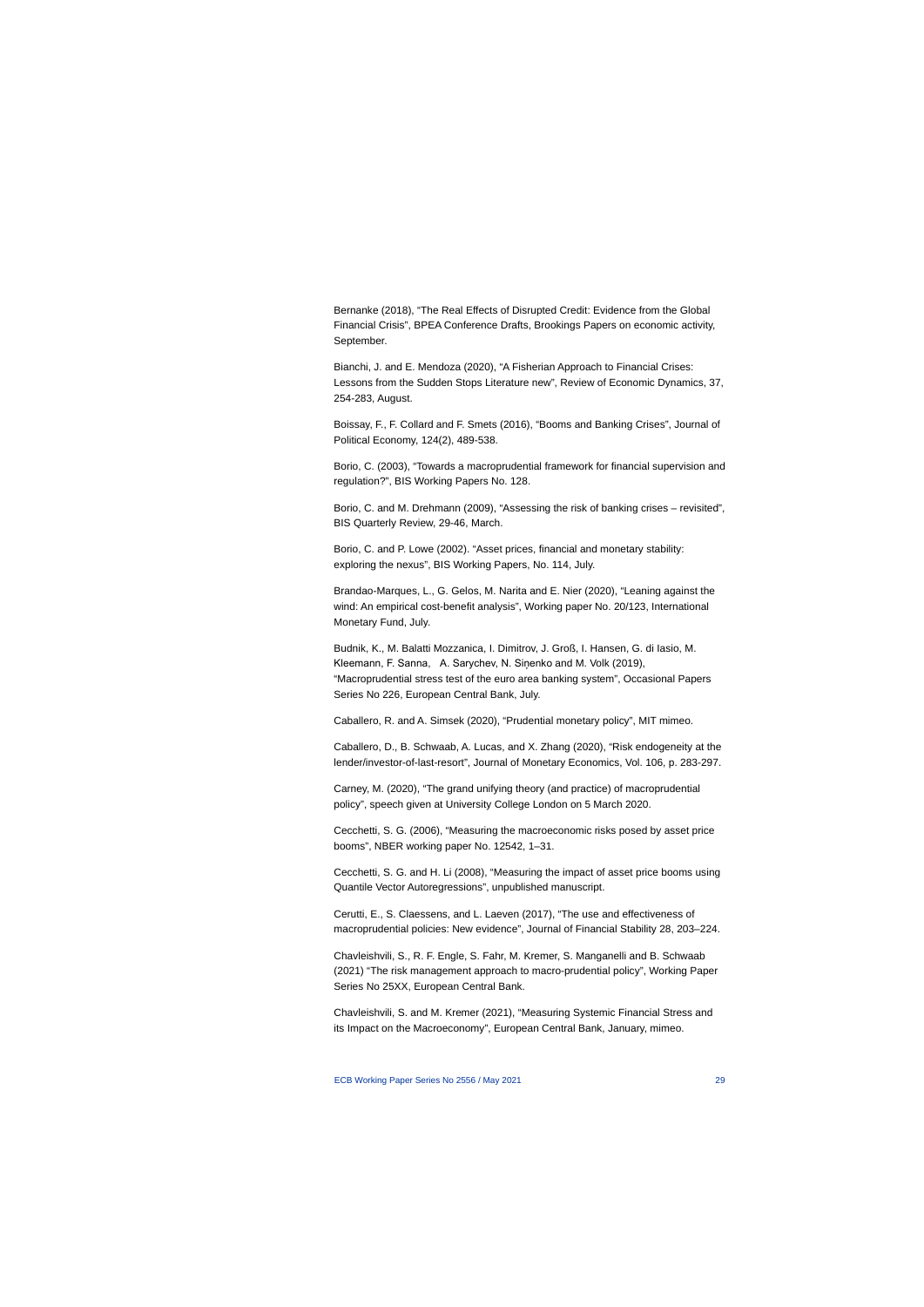Chavleishvili, S. and S. Manganelli (2019), "Forecasting and stress testing with quantile vector autoregression", Working Paper Series No 2330, European Central Bank.

Christiano, L. J., M. Eichenbaum and C.L. Evans (1999), "Monetary Policy Shocks: What Have we Learned and to What End?", in M. Woodford and J. Taylor, editors, Handbook of Macroeconomics, chapter 3, North-Holland.

Constâncio, V. (2016), "Principles of Macroprudential Policy", speech at the ECB-IMF Conference on Macroprudential Policy, Frankfurt am Main, 26 April 2016.

Darracq Pariès, M., S. Fahr and C. Kok (2019), "Macroprudential space and current policy trade-offs in the euro area", Special Feature in ECB Financial Stability Review, May.

Darracq Pariès, M., C. Kok and M. Rottner (2020), "Enhancing macroprudential space when interest rates are 'low for long'", Macroprudential Bulletin Issue 11, October.

De Bandt,O., P. Hartmann and J. L. Peydró, (2012), "Systemic Risk in Banking: An Update", The Oxford Handbook of Banking, Edited by Allen N. Berger, Philip Molyneux, and John O. S. Wilson.

Dées, S., J. Henry and R. Martin (2017), "STAMP€: Stress-Test Analytics for Macroprudential Purposes in the euro area", European Central Bank, February.

Duprey, T. and T. Roberts (2017) "A Barometer of Canadian Financial System Vulnerabilities", Staff Analytical Note 2017-24, Bank of Canada.

Duprey, T. and A. Ueberfeldt (2020). Managing GDP tail risk. Bank of Canada working paper 2020–03, 1–63.

Detken, C., O. Weeken, L. Alessi, L., D. Bonfim, M. Bouchina, M., C. Castro, S. Frontczak, G. Giordana, J. Giese, N. Jahn, J. Kakes, B. Klaus, J.H. Lang, N. Puzanova and P. Welz (2014), "Operationalising the countercyclical capital buffer: indicator selection, threshold identification and calibration options", Occasional Paper Series No. 5, European Systemic Risk Board, June.

ECB (2005), "Assessing financial stability: conceptual boundaries and challenges", Special Feature A, Financial Stability Review, June.

Engle, R. F., D. F. Hendry, and J.-F. Richard (1983), Exogeneity, Econometrica 51(2), 277 – 304.

Evans, C. L., J. D. M. Fisher, F. Gourio, and S. Krane (2015), "Risk-management for monetary policy near the zero lower bound," Brookings Papers on Economic Activity, 46(1), 141–196, Spring.

Estrella, A. and F. S. Mishkin (1998), "Predicting U.S. Recessions: Financial Variables As Leading Indicators", The Review of Economics and Statistics, vol. 80, issue 1, 45-61.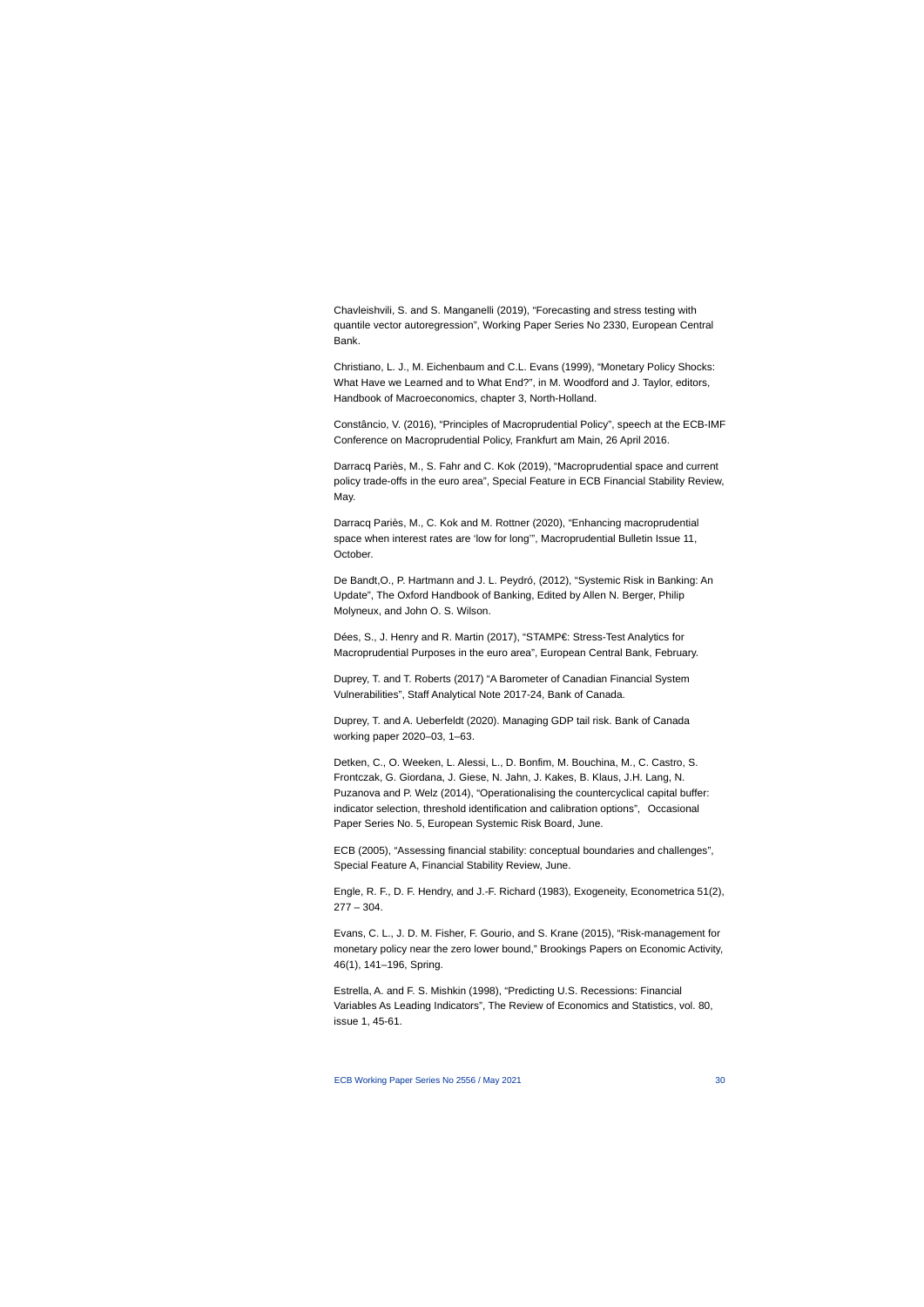Fahr, S. and J. Fell (2017), "Macroprudential Policy - Closing the Financial Stability Gap", Journal of Financial Regulation and Compliance, 25, 334-359.

Farhi, E. and I. Werning (2016), "A theory of macroprudential policies in the presence of nominal rigidities", Econometrica, 84(5), 1645-1704.

Favero, C. and F. D. Hendry (1992), Testing the Lucas critique: A review, Econometric Reviews 11(3), 265–306.

Fell, J. and G. Schinasi (2005), "Assessing Financial Stability: Exploring the Boundaries of Analysis", National Institute Economic Review, No 192, April.

Figueres, J. M. and M. Jarociński (2020), "Vulnerable growth in the euro area: Measuring the financial conditions", Economics Letters, Vol. 191(C), August.

Fishburn, P. (1977), "Mean-risk analysis with risk associated with below-target returns", American Economic Review 67, 116–126.

Gilchrist, S. and E. Zakrajsek (2012), "Credit spreads and business cycle fluctuations", American Economic Review 102(4), 1692–1720.

Gornicka L. and L. Valderrama (2020), "Stress Testing and Calibration of Macroprudential Policy Tools", Working Paper No. 20/165, International Monetary Fund, August.

Greenspan, A. (2003), "Opening Remarks to Monetary policy and uncertainty: Adapting to a changing economy", Proceedings of the Federal Reserve Bank of Kansas City Symposium, 1–12, Carnegie-Rochester conference series on public policy.

Holló, D., M. Kremer and M. Lo Duca (2012), "CISS – A composite indicator of systemic stress in the financial system", Working Paper Series No 1426, European Central Bank, March.

IMF (2017), "Global financial stability report: Is growth at risk?", IMF Global Financial Stability Report 3, 91–118, International Monetary Fund.

Kilian, L. and S. Manganelli (2008), "The central banker as a risk manager: Estimating the Federal Reserve's preferences under Greenspan", Journal of Money, Credit, and Banking 40, 1103–1129.

Kindleberger, C. (1978), "Manias, Panics and Crashes: A History of Financial Crises", Macmillan, New York, NY.

Koenker, R. W. and Bassett, Gilbert, J. (1978), "Regression Quantiles", Econometrica, 46(1), 33–50.

Koyck, L. M. (1954), "Distributed Lags and Investment Analysis", Amsterdam: North-Holland.

Laeven, L. and F. Valencia (2012), "Systemic Banking Crises Database: An Update", Working Paper No. 12/163, International Monetary Fund, June.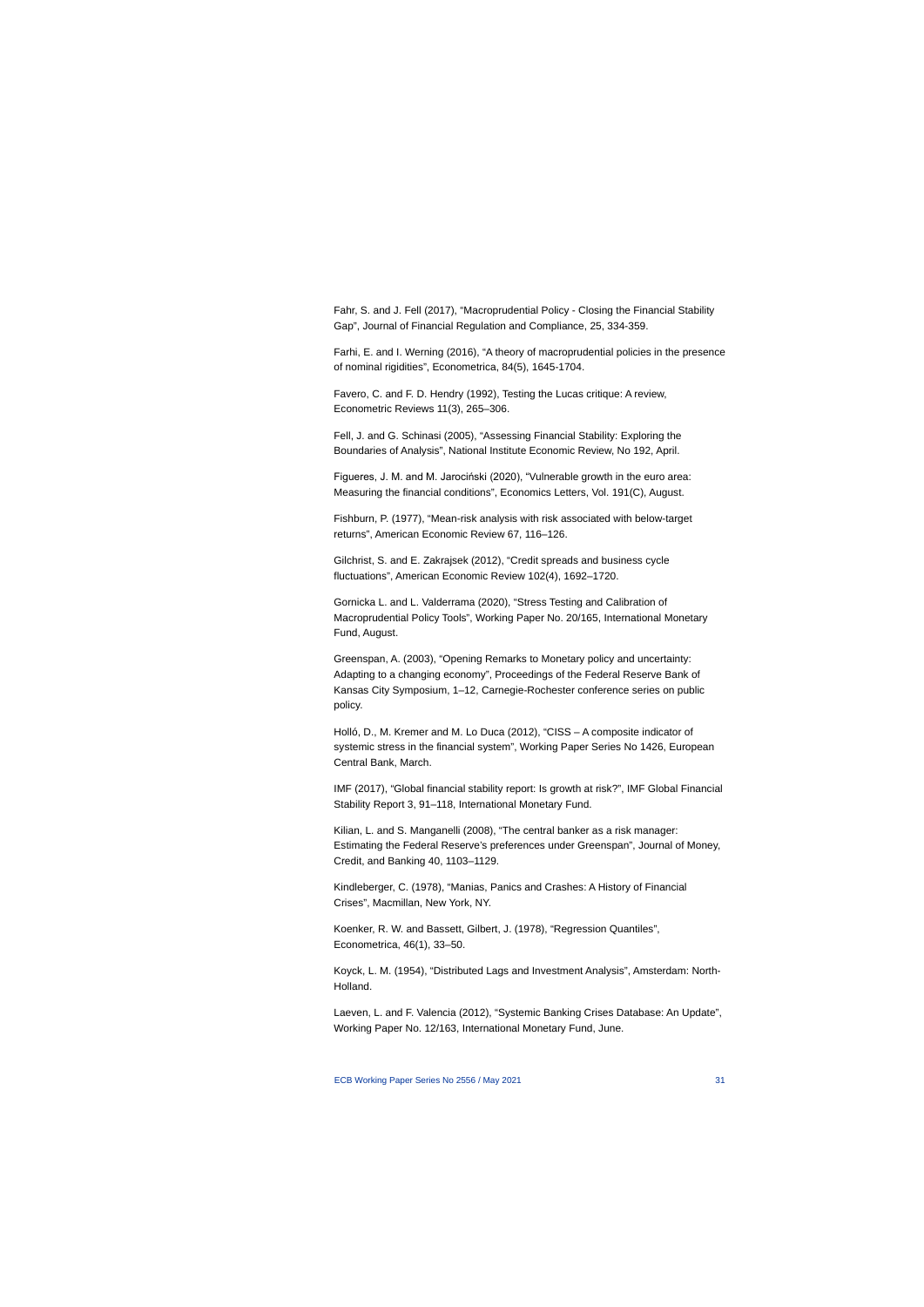Laeven, L., and F. Valencia, F. (2020), "Systemic Banking Crises Database II", IMF Economic Review 68, 307–361, International Monetary Fund, January.

Laeven, L., G. Pérez-Quirós and M. D. G. Rivas (2020b), "Growth-and-risk trade-off", Working Paper Series No 2397, European Central Bank, April.

Lang, J. H., C. Izzo, S. Fahr and J. Ruzicka (2019), "Anticipating the bust: a new cyclical systemic risk indicator to assess the likelihood and severity of financial crises", Occasional Paper Series No 219, European Central Bank, February.

Lo Duca, M., A. Koban, M. Basten, E. Bengtsson, B. Klaus, B., P. Kusmierczyk, J.H. Lang, C. Detken (editor), and T. A. Peltonen (editor) (2017), "A new database for financial crises in European countries", Occasional Paper Series No 194, European Central Bank, July.

Lo Duca, M. and T. A. Peltonen (2011), "Assessing systemic risks and predicting systemic events", Journal of Banking and Finance, 37, 2183–2195.

Lorenzoni, G. (2008): "Inefficient credit booms", The Review of Economic Studies, 75(3), pp.809-833.

Lucas, R. (1976), Econometric policy evaluation: A critique, In K. Brunner and A. Meltzer (Eds.), The Phillips Curve and labor markets (1 ed.)., pp. 19–46. New York: Carnegie-Rochester conference series on public policy, American Elsevier.

Martin, A., C. Mendicino and A. Van der Gothe (2021), "Interactions between monetary and macroprudential policy", Discussion Paper Series, European Central Bank.

Mendicino, C., K. Nikolov, J. Suarez, and D. Supera (2020), Bank Capital in the Short and in the Long Run, Journal of Monetary Economics, 115, 64-79.

Minsky, H. M. (1977), "The financial stability hypothesis: an interpretation of Keynes and an alternative to 'standard' theory", Nebraska Journal of Economics and Business, 16(1), 5-16.

Mishkin, F. S. (2011), "Over the cliff: from the subprime to the Global Financial Crisis", Journal of Economic Perspectives 25, No. 1, 49–70.

Kaminsky, G. L. and C. M. Reinhart (1999). "The Twin Crises: The Causes of Banking and Balance of Payments Problems." American Economic Review, 89(3), 473-500.

Plagborg-Møller, M., L. Reichlin, G. Ricco and T. Hasenzagl (2020), "When is growth at risk", Brookings Papers on Economic Activity, 167-229, Spring.

Popov, A. and F. Smets (2011), "On the trade-off between growth and stability: The role of financial markets", VoxEU.org, 3 November.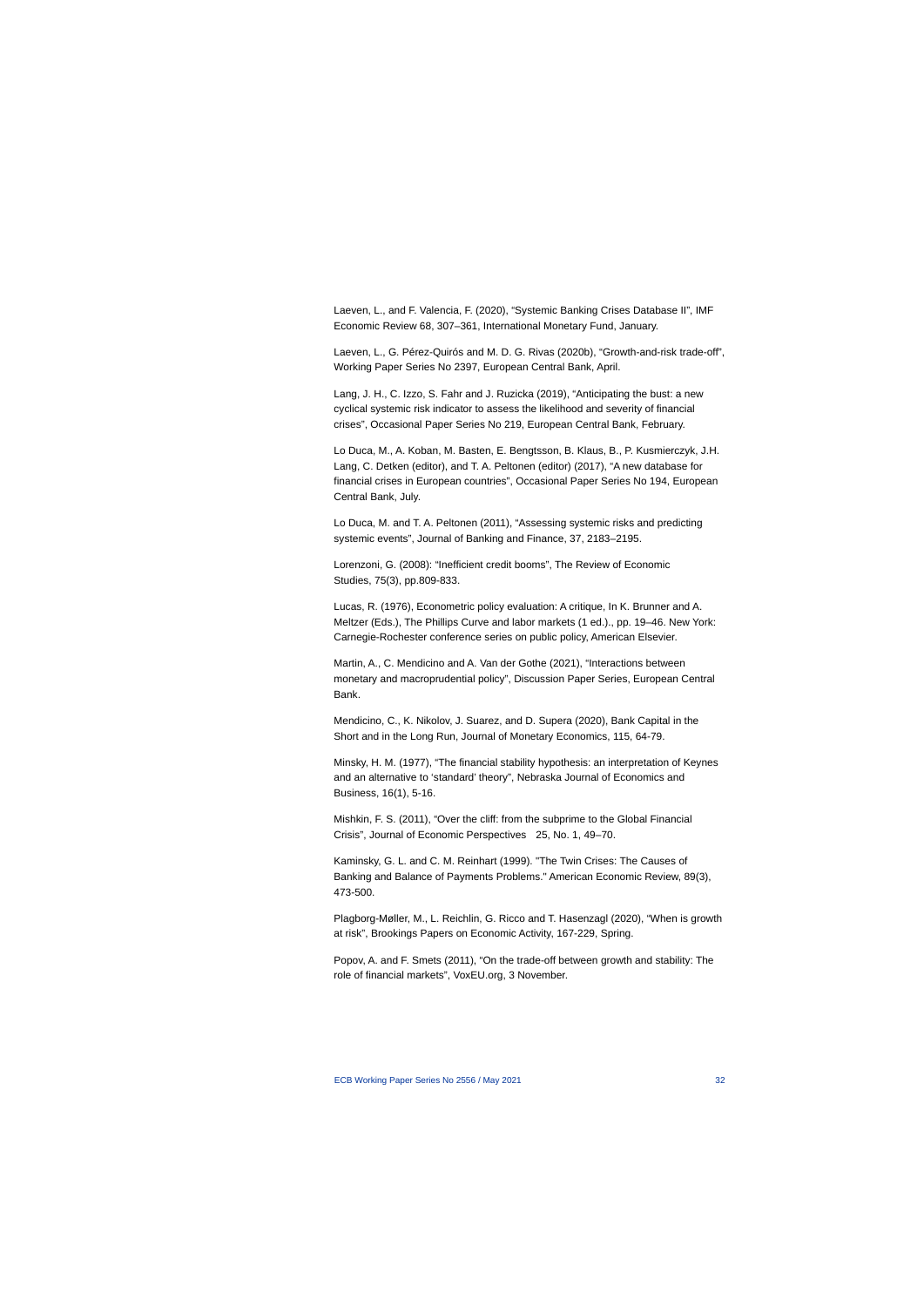Reichlin, L., G. Ricco and T. Hasenzagl (2020), "Financial Variables as Predictors of Real Growth Vulnerability", CEPR Discussion Paper Series 14322, Centre for Economic Policy Research.

Reichlin, L., G. Ricco and T. Hasenzagl (2020), "Financial Variables as Predictors of Real Growth Vulnerability", CEPR Discussion Paper Series 14322, Centre for Economic Policy Research.

Ruzicka, J. (2020) "Quantile Structural Vector Autoregression", mimeo, Universidad Carlos III de Madrid.

Ruzicka, J. (2021) "Quantile Local Projections: Identification, Smooth Estimation, and Inference", mimeo, Universidad Carlos III de Madrid.

Schularick, M. and A. Taylor (2012), "Credit Booms Gone Bust: Monetary Policy, Leverage Cycles, and Financial Crises, 1870-2008", American Economic Review 102(2), 1029-61.

Schüler, Y., P. Hiebert, and T. A. Peltonen (2020), "Financial cycles: Characterisation and real-time measurement", Journal of International Money and Finance 100, 82– 102.

Sims, C. A. (1980), "Macroeconomics and Reality", Econometrica, 48(1), 1–48.

Suarez, J. (2020), "Towards a metrics for macroprudential policy stance within the empirical growth-at-risk approach", CEMFI mimeo.

White, H., T. H. Kim and S. Manganelli (2015), "VAR for VaR: Measuring tail dependence using multivariate regression quantiles", Journal of Econometrics 187, 169–188.